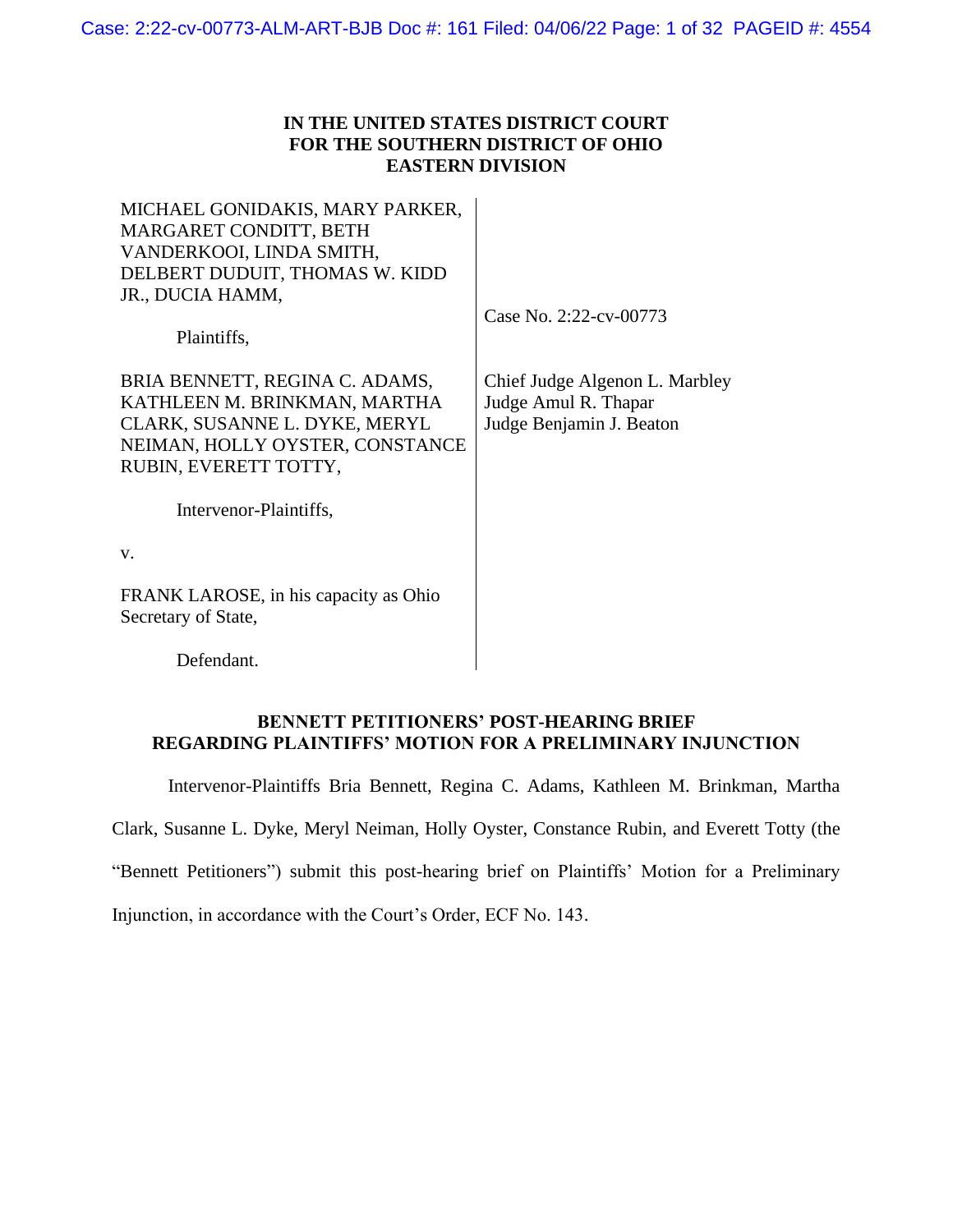## **TABLE OF CONTENTS**

| The Court should avoid ordering any relief for as long as is possible without<br>I.       |  |
|-------------------------------------------------------------------------------------------|--|
| If the Court does impose a General Assembly plan, it must be consistent with the<br>II.   |  |
| The Court must follow Ohio law to the greatest extent possible without<br>A.              |  |
| The Ohio Constitution imposes express partisan fairness requirements 9<br><b>B.</b>       |  |
| The Court can adopt a plan that was not adopted by the Commission.  11<br>$\mathcal{C}$ . |  |
| III. The Third and Fourth Plans adopted by the Commission violate the Ohio                |  |
|                                                                                           |  |
| A.                                                                                        |  |
| <b>B.</b>                                                                                 |  |
| IV. The Court has at least two lawful plans before it: the Corrected Independent Map      |  |
|                                                                                           |  |
| A.                                                                                        |  |
| <b>B.</b>                                                                                 |  |
| Elections under the 2011 Plan would violate voters' rights under both federal and<br>V.   |  |
|                                                                                           |  |
|                                                                                           |  |
|                                                                                           |  |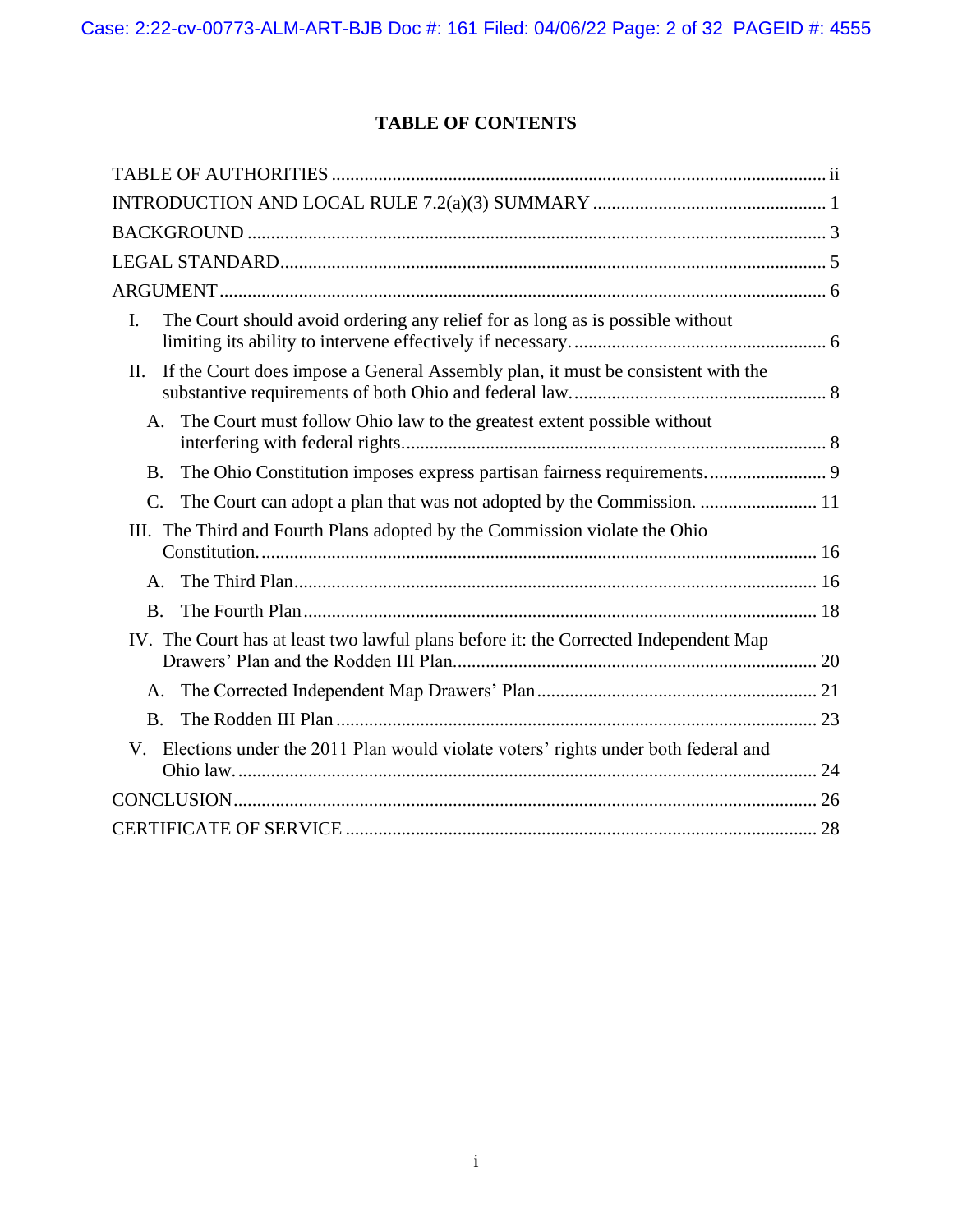# **TABLE OF AUTHORITIES**

## **Page(s)**

## <span id="page-2-0"></span>**Cases**

| Branch v. Smith,                                                         |
|--------------------------------------------------------------------------|
| Carter v. Chapman,                                                       |
| Cincinnati, Wilmington & Zanesfile R.R. Co. v. Comm'rs of Clinton Cnty., |
| Evenwel v. Abbott,                                                       |
| Florida v. Powell,                                                       |
| Gentry v. Deuth,                                                         |
| Growe v. Emison,                                                         |
| Harper v. Hall,                                                          |
| Johnson v. Wis. Elections Comm'n,                                        |
| Large v. Fremont Cnty., Wyo.,                                            |
| League of Women Voters of Ohio v. Ohio Redistricting Comm'n,             |
| League of Women Voters of Ohio v. Ohio Redistricting Comm'n,             |
| League of Women Voters of Ohio v. Ohio Redistricting Comm'n,             |
| Leary v. Daeschner,                                                      |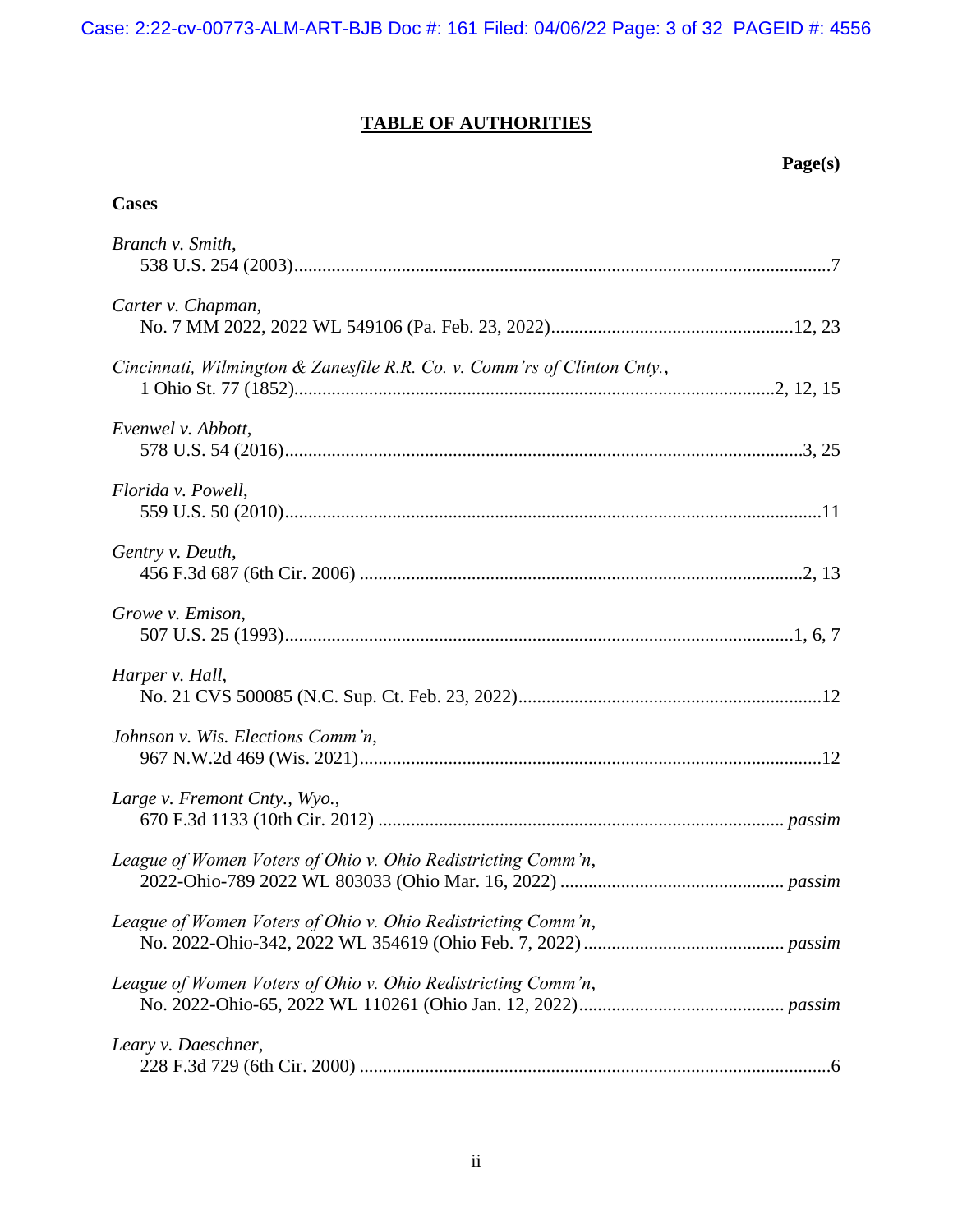| Mahan v. Howell,                                       |
|--------------------------------------------------------|
| Middletown v. Ferguson,                                |
| Mullaney v. Wilbur,                                    |
| Ne. Ohio Coal. for the Homeless v. Husted,             |
| New Mexico v. Dep't of Interior,                       |
| State ex. rel. Ohio Acad. of Trial Lawyers v. Sheward, |
| State ex rel. Ohio Gen. Assembly v. Brunner,           |
| Perry v. Perez,                                        |
| Reynolds v. Sims,                                      |
| Swann v. Adams,                                        |
| Upham v. Seamon,                                       |
| Wattson v. Simon,                                      |
| White v. Weiser,                                       |
| Wilson v. Kasich,                                      |
| Ex Parte Young,                                        |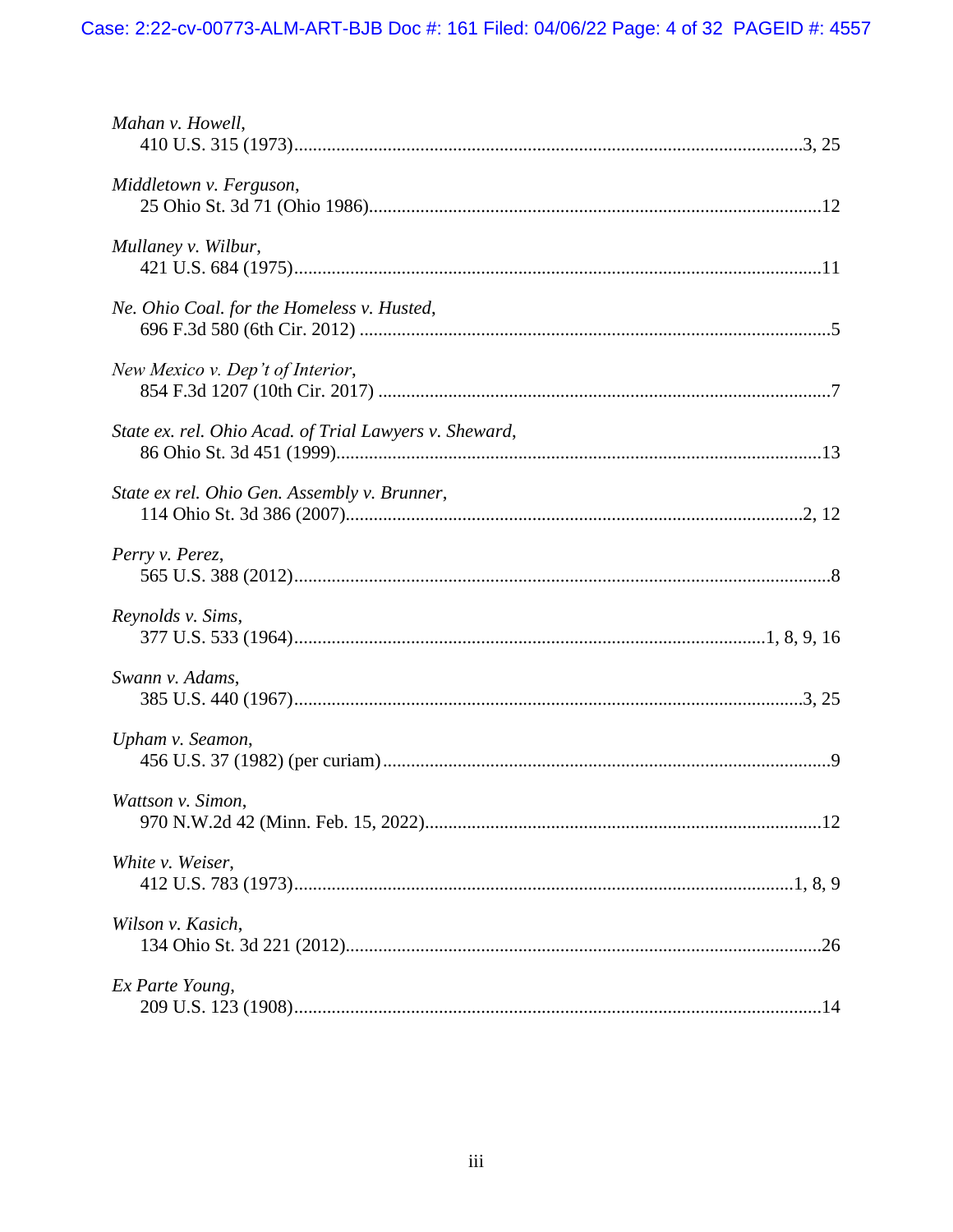### <span id="page-4-1"></span>**INTRODUCTION AND LOCAL RULE 7.2(a)(3) SUMMARY**

<span id="page-4-3"></span><span id="page-4-0"></span>"[R]eapportionment is primarily the duty and responsibility of the State through its legislature or other body, rather than of a federal court." *Growe v. Emison*, 507 U.S. 25, 34 (1993) (quoting *Chapman v. Meier*, 420 U.S. 1, 27 (1975)). And if a federal court must intervene in the redistricting process, it must not "intrude upon state policy any more than necessary" to protect federal rights. *White v. Weiser*, 412 U.S. 783, 795 (1973) (quoting *Whitcomb v. Chavis*, 403 U.S. 124, 160 (1973)). This Court has carefully followed these principles to date, declining to intervene in Ohio's General Assembly redistricting process as long as possible to provide the state with as much time as possible to adopt a lawful General Assembly plan on its own. As the time when federal intervention may become necessary approaches, the Court's goal must remain the same: to do the least amount of damage to Ohio law, consistent with federal rights.

As explained in Part I, *infra* pp. 6-8, the Court should continue to abstain from ordering any relief until April 20. Testimony at the March 30 hearing confirmed that so long as a final plan is in place no later than April 20, Ohio can conduct a General Assembly primary on August 2 without any disruption to the usual election deadlines and time periods, for either the primary or the general election. Thus, the Court should give Ohio until April 20 to adopt a lawful plan. At that time, if the Court believes relief will ultimately be warranted, the Court should act, as waiting longer risks unacceptably limiting the Court's remedial options, potentially requiring a greater intrusion into Ohio law than would otherwise be required to protect federal rights.

<span id="page-4-2"></span>As explained in Part II, *infra* pp. 8-15, if relief does become necessary, the Court must order the use of a General Assembly plan that complies with substantive requirements of both Ohio and federal law. The Court is required to comply with Ohio law to the greatest extent possible without impairing federal rights. *Infra* Part II.A, pp. 8-9; *White*, 412 U.S. at 795; *Reynolds v. Sims*, 377 U.S. 533, 584 (1964). That includes imposing a plan that meets the Ohio Constitution's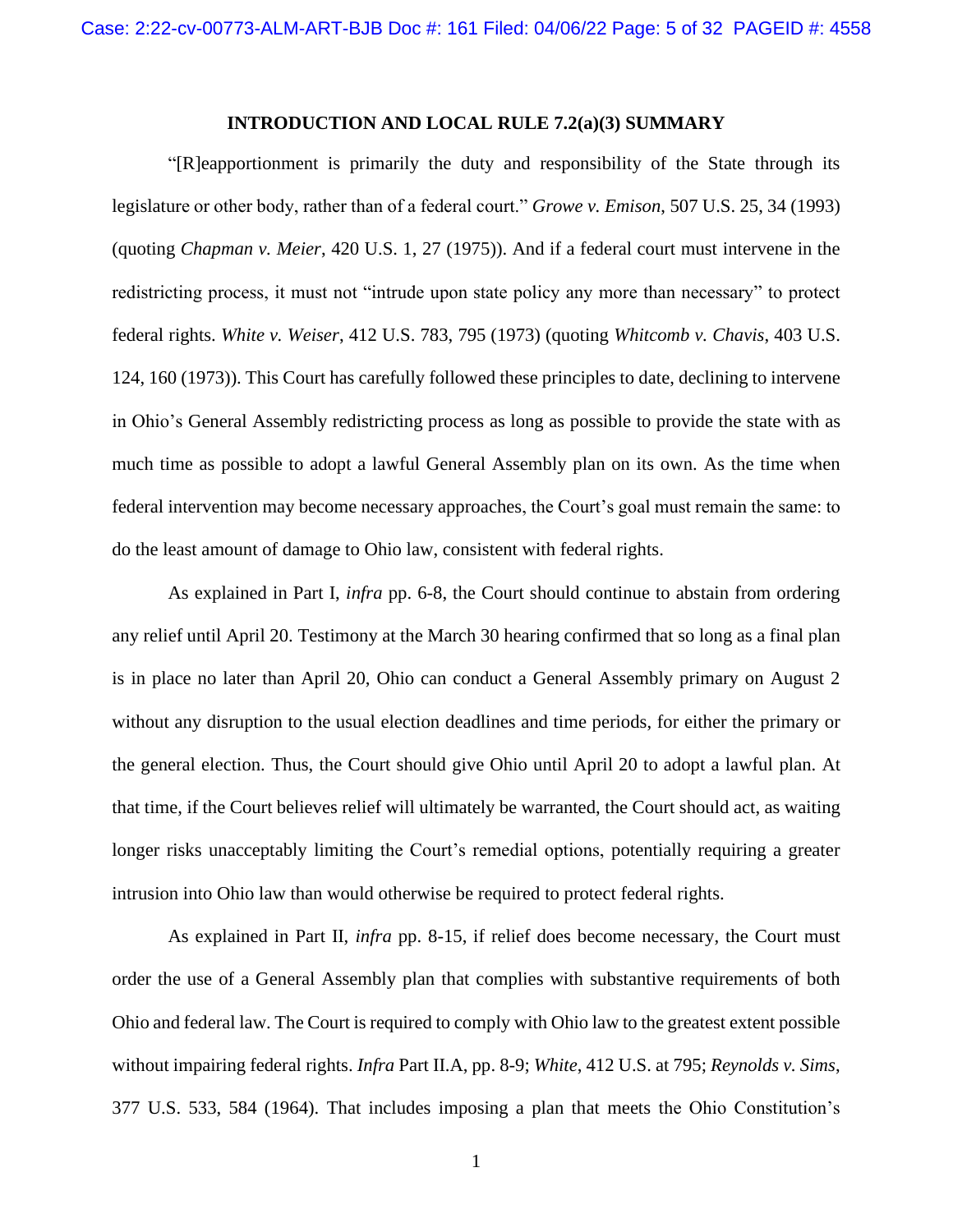<span id="page-5-1"></span>detailed partisan fairness requirements, which the Ohio Supreme Court has authoritatively interpreted in great detail. *Infra* Part II.B, pp. 9-11. To comply with those requirements, the Court must order the use of a General Assembly plan that was not adopted by the Commission if—as will necessarily be the case if relief is needed—that is the only way to impose a plan consistent with the substantive requirements of the Ohio Constitution. *Infra* Part II.C, pp. 11-15. The Ohio Constitution is the paramount law of the state and the sole source of the Commission's redistricting authority, so the Commission's actions in violation of the Ohio Constitution's requirements are *ultra vires* acts that are without legal effect. *Gentry v. Deuth*, 456 F.3d 687, 697 (6th Cir. 2006); *State ex rel. Ohio Gen. Assembly v. Brunner*, 114 Ohio St. 3d 386, 393 (2007); *Cincinnati, Wilmington & Zanesfile R.R. Co. v. Comm'rs of Clinton Cnty.*, 1 Ohio St. 77, 85 (1852). The Court cannot give effect to unconstitutional plans adopted by the Commission without improperly elevating the Commission over the sovereign people who expressly limited the Commission's redistricting authority to the adoption of plans compliant with the Ohio Constitution. *See Large v. Fremont Cnty., Wyo.*, 670 F.3d 1133, 1147 (10th Cir. 2012).

<span id="page-5-3"></span><span id="page-5-2"></span><span id="page-5-0"></span>As explained in Part III, *infra* pp. 15-20, the Ohio Supreme Court has already ruled that the Third Plan adopted by the Commission violates the Ohio Constitution, and the evidence before the Court shows that the Fourth Plan is nearly identical to the Third Plan—99.7% unchanged and unconstitutional for the same reason.

As explained in Part IV, however, *infra* pp. 20-24, the Court has at least two plans before it that fully comply with the substantive requirements of both Ohio and federal law: a plan developed by the independent map drawers retained by the Commission (the "Corrected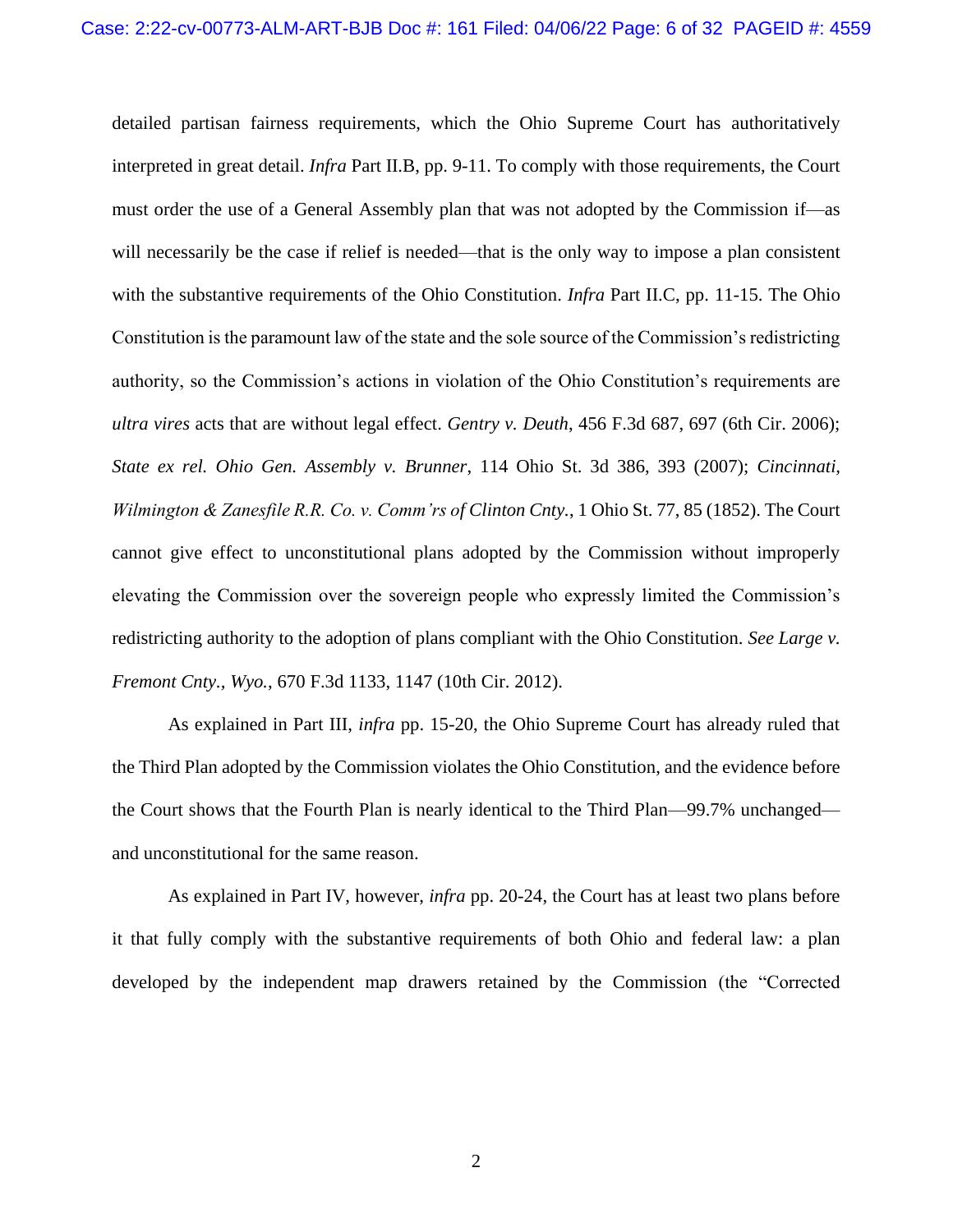Independent Map Drawers' Plan")<sup>1</sup>; and a plan entirely developed by Stanford Political Scientist Dr. Jonathan Rodden (the "Rodden III Plan"). The existence of these plans demonstrates that there is no inherent or necessary conflict between protecting federal rights and complying with Ohio law, and thus no justification for ordering the use of a General Assembly plan that violates Ohio law.

Finally, as explained in Part V, *infra* pp. 24-26, the Court may not order elections to proceed under the 2011 Plan without violating voters' rights under both federal *and* Ohio law. As a result of population changes within Ohio, the 2011 Plan is now grievously malapportioned, with a maximum deviation between the most overpopulated and most underpopulated districts of more than 34 percent in the House and more than 25 percent in the Senate—far in excess of what the Equal Protection Clause allows. *Evenwel v. Abbott*, 578 U.S. 54, 60 (2016); *Mahan v. Howell*, 410 U.S. 315, 329 (1973); *Swann v. Adams*, 385 U.S. 440, 444 (1967). Moreover, the 2011 Plan was adopted before the 2015 constitutional amendments that created the Commission and imposed partisan fairness requirements on General Assembly plans. If it were imposed today, the 2011 Plan would violate those requirements, which were adopted in large part in response to the blatantly partisan process that produced the 2011 Plan, a clear partisan gerrymander.

#### <span id="page-6-3"></span><span id="page-6-2"></span><span id="page-6-1"></span>**BACKGROUND**

<span id="page-6-0"></span>The legal and factual background for this case is described in detail in the Bennett Petitioners' Opposition to Plaintiffs' Motion for Temporary Restraining Order, ECF No. 90 at PageID 1330-37, and Opposition to Plaintiffs' Motion for a Preliminary Injunction, ECF No. 107 at PageID 2532-34.

<sup>&</sup>lt;sup>1</sup> As explained below, the Corrected Map Drawers' Plan includes a handful of minor corrections by the Bennett Petitioners' expert Dr. Rodden.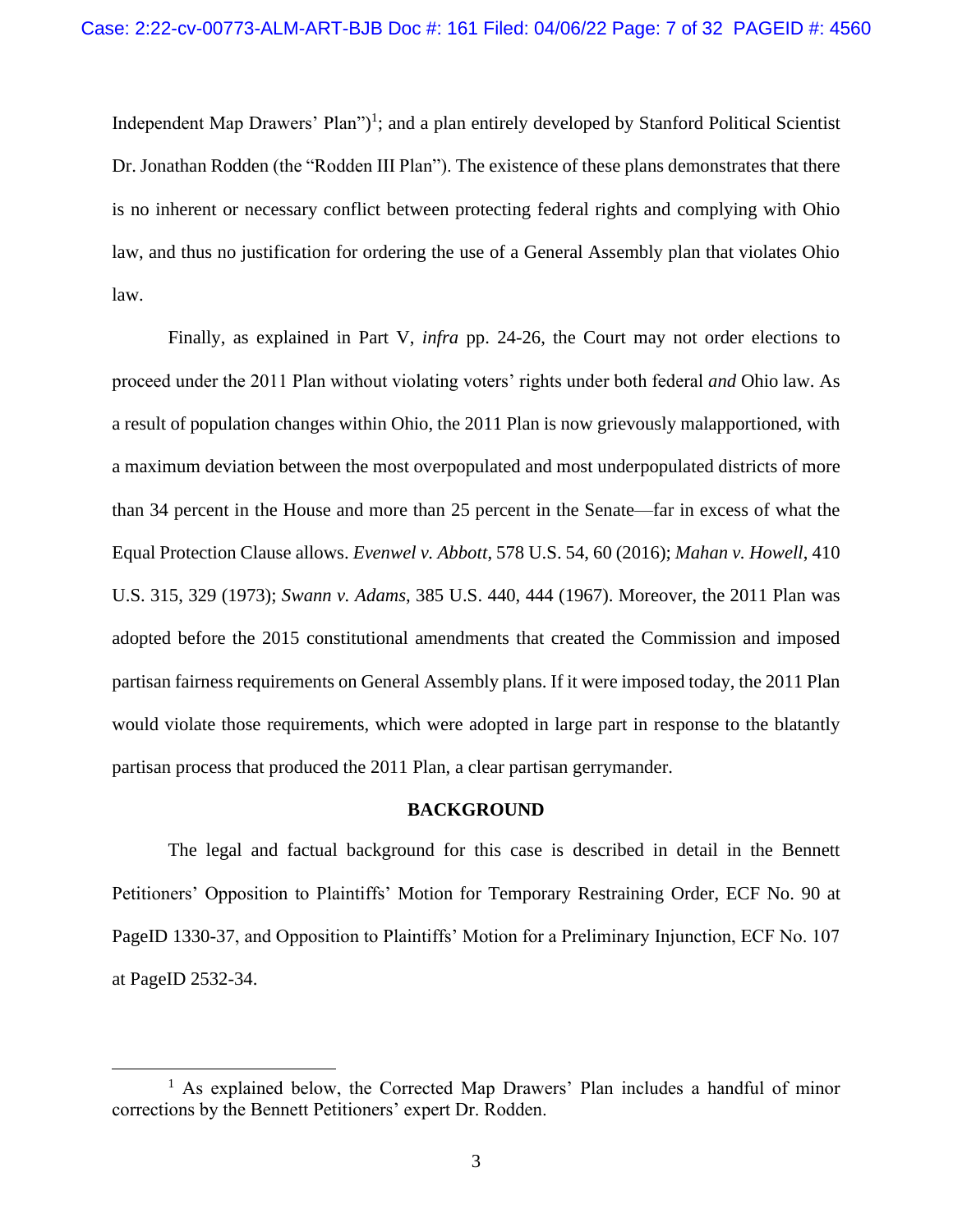On March 28, after the submission of the Bennett Petitioners' Opposition, the Ohio Redistricting Commission adopted a new General Assembly apportionment plan (the "Fourth Plan"). *See* ECF No. 118. Unfortunately, the Commission did so by abandoning, at the eleventh hour, a plan being finalized by two independent map drawers retained by the Commission specifically to enact a lawful plan. Instead, the Commission voted late on March 28 to make only extraordinarily minor changes to the Third Plan, leaving more than 99.7% of Ohio's population in the same districts as before. Tr. 135:7-9, 145:15-22, 174:19-175:3. Further, the Commission abandoned the neutral, Commission-wide process that the Ohio Supreme Court had ordered: the Fourth Plan was prepared by partisan map drawers reporting only to certain Commissioners, just like every plan adopted before it. Tr. 135:7-136:7, 175:1-4. The next day, the Bennett Petitioners and others filed renewed motions for an order directing the Commission and its members to show cause why they should not be held in contempt for violating the Ohio Supreme Court's orders. ECF Nos. 134, 152. Objections to the Fourth Plan are fully briefed in the Ohio Supreme Court as of 9:00 a.m. on April 4.

Meanwhile, this Court heard testimony and representations from counsel on March 30 that it is already too late to hold a May 3 General Assembly primary, under *any* plan, Tr. 11:19-13:17, but that an August 2 General Assembly primary would not interfere in any way with the November general election, Tr. 65:14-21. The Court also heard testimony that to enable an August 2 primary under an otherwise normal election schedule, including time for candidates to move into new districts if they choose and circulate and file their candidacy petitions, Ohio must have a final General Assembly plan no later than April 20. Tr. 83:13-86:4.

The various plans that are before the Court may be viewed on "Dave's Redistricting App," a free website, at the following links: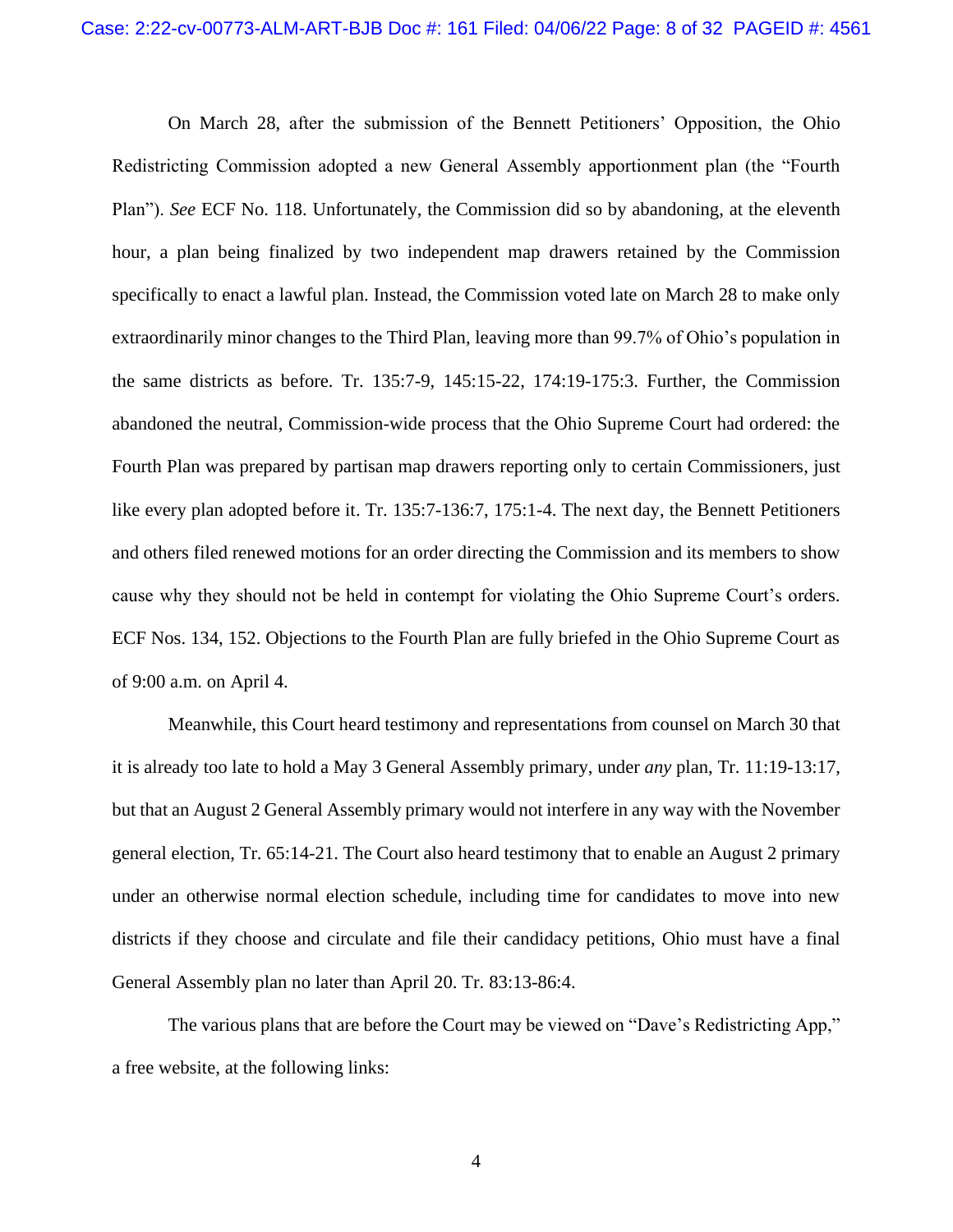- 2011 Plan House[: https://davesredistricting.org/maps#viewmap::8db12bef-0510-](https://davesredistricting.org/maps#viewmap::8db12bef-0510-4386-be22-19949a43b73c) [4386-be22-19949a43b73c.](https://davesredistricting.org/maps#viewmap::8db12bef-0510-4386-be22-19949a43b73c)
- 2011 Plan Senate: [https://davesredistricting.org/maps#viewmap::bc4f22d5-75d7-](https://davesredistricting.org/maps#viewmap::bc4f22d5-75d7-42f5-a628-c1dc9b0740e4) [42f5-a628-c1dc9b0740e4.](https://davesredistricting.org/maps#viewmap::bc4f22d5-75d7-42f5-a628-c1dc9b0740e4)
- Third Plan House: [https://davesredistricting.org/maps#viewmap::488ab72e-](https://davesredistricting.org/maps#viewmap::488ab72e-581f-4dfe-a0c7-8c0eb502e9db)[581f-4dfe-a0c7-8c0eb502e9db.](https://davesredistricting.org/maps#viewmap::488ab72e-581f-4dfe-a0c7-8c0eb502e9db)
- Third Plan Senate: [https://davesredistricting.org/maps#viewmap::158ee081-](https://davesredistricting.org/maps#viewmap::158ee081-376b-44b6-a550-915f5988a30f) [376b-44b6-a550-915f5988a30f.](https://davesredistricting.org/maps#viewmap::158ee081-376b-44b6-a550-915f5988a30f)
- Fourth Plan House: [https://davesredistricting.org/maps#viewmap::4a20a11c](https://davesredistricting.org/maps#viewmap::4a20a11c-a95f-45a8-89ea-cbe741777e97)[a95f-45a8-89ea-cbe741777e97.](https://davesredistricting.org/maps#viewmap::4a20a11c-a95f-45a8-89ea-cbe741777e97)
- Fourth Plan Senate: [https://davesredistricting.org/maps#viewmap::39605ccb-](https://davesredistricting.org/maps#viewmap::39605ccb-6872-41bd-99d4-f1b495b2a2fc)[6872-41bd-99d4-f1b495b2a2fc.](https://davesredistricting.org/maps#viewmap::39605ccb-6872-41bd-99d4-f1b495b2a2fc)
- Corrected Independent Map Drawers' Plan House: [https://davesredistricting.org/](https://davesredistricting.org/maps#viewmap::550beca6-85ca-4049-9925-b6163549b488) [maps#viewmap::550beca6-85ca-4049-9925-b6163549b488.](https://davesredistricting.org/maps#viewmap::550beca6-85ca-4049-9925-b6163549b488)
- Corrected Independent Map Drawers' Plan Senate: [https://davesredistricting.org/](https://davesredistricting.org/maps#viewmap::2345f29b-1184-4674-be6e-0a15af5d7b4c) [maps#viewmap::2345f29b-1184-4674-be6e-0a15af5d7b4c.](https://davesredistricting.org/maps#viewmap::2345f29b-1184-4674-be6e-0a15af5d7b4c)
- Rodden III Plan House: [https://davesredistricting.org/maps#viewmap::593b05f8-](https://davesredistricting.org/maps#viewmap::593b05f8-8859-4348-8f0f-4f9248a162fd) [8859-4348-8f0f-4f9248a162fd.](https://davesredistricting.org/maps#viewmap::593b05f8-8859-4348-8f0f-4f9248a162fd)
- Rodden III Plan Senate: [https://davesredistricting.org/maps#viewmap::af842936](https://davesredistricting.org/maps#viewmap::af842936-bcb8-4cd9-a912-01853a441ab3) [bcb8-4cd9-a912-01853a441ab3.](https://davesredistricting.org/maps#viewmap::af842936-bcb8-4cd9-a912-01853a441ab3)

## **LEGAL STANDARD**

<span id="page-8-1"></span><span id="page-8-0"></span>In determining whether to issue a preliminary injunction, the Court must consider: "(1) whether the movant has a strong likelihood of success on the merits; (2) whether the movant would suffer irreparable injury without the injunction; (3) whether issuance of the injunction would cause substantial harm to others; and (4) whether the public interest would be served by the issuance of the injunction." *Ne. Ohio Coal. for the Homeless v. Husted*, 696 F.3d 580, 590–91 (6th Cir. 2012). "[T]he preliminary injunction is an 'extraordinary remedy involving the exercise of a very farreaching power, which is to be applied "only in [the] limited circumstances" which clearly demand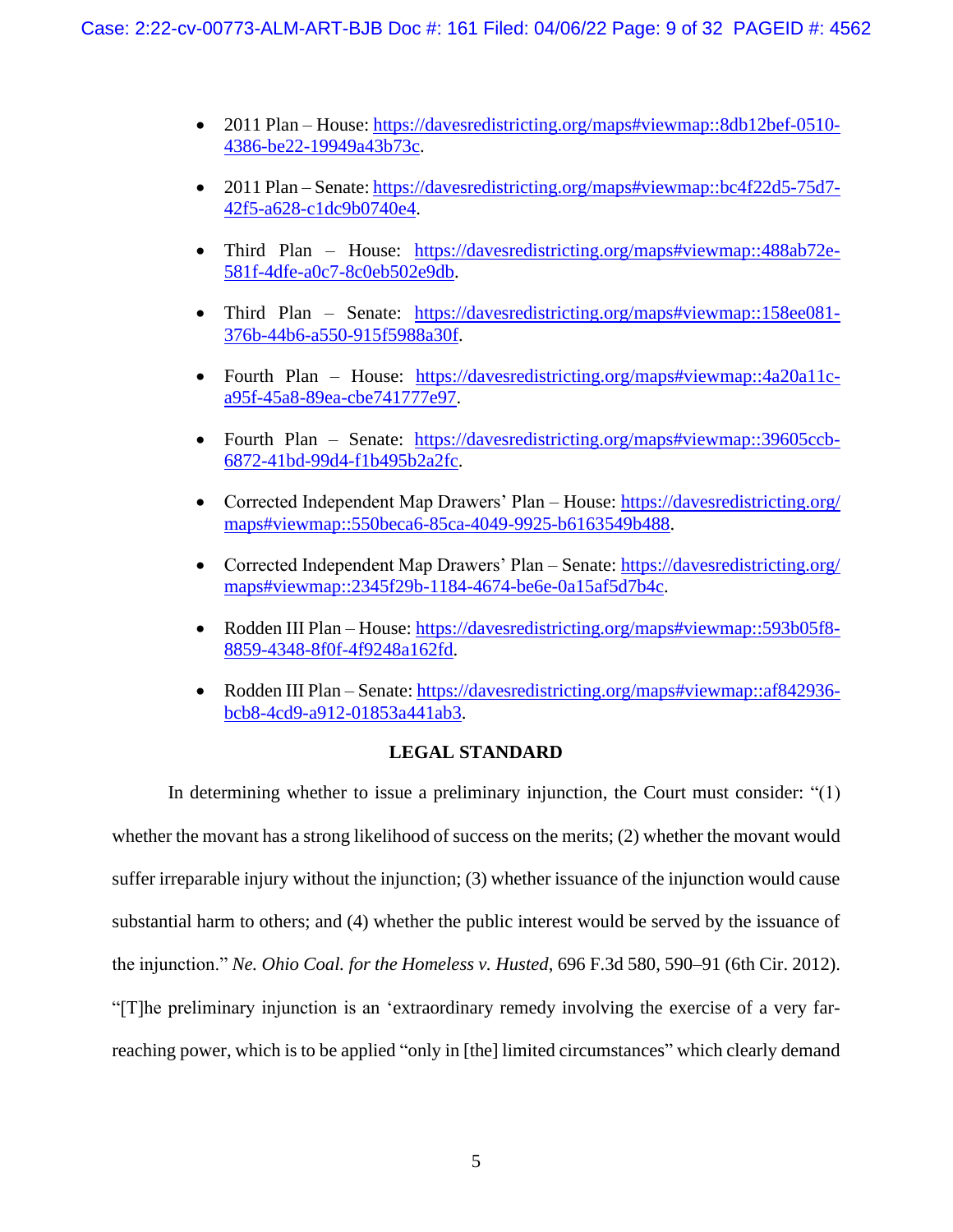<span id="page-9-3"></span>it.'" *Leary v. Daeschner*, 228 F.3d 729, 739 (6th Cir. 2000) (quoting *Direx Isr., Ltd. v. Breakthrough Med. Corp.*, 952 F.2d 802, 811 (4th Cir. 1991)).

#### **ARGUMENT**

<span id="page-9-0"></span>The Bennett Petitioners' prior briefing has focused on each of the four preliminary injunction factors. *See* ECF Nos. 90, 107. Given the testimony heard, representations made, and questions asked at the March 30 hearing, the Bennett Petitioners focus this post-hearing brief on remedial issues, explaining why—if the Court concludes that Plaintiffs have met their burden and that relief will ultimately be required—the Court should continue to wait as long as possible before ordering relief in response to Plaintiffs' motion, and why any relief that the Court does ultimately order must be consistent, to the greatest extent possible, with Ohio law.

## <span id="page-9-1"></span>**I. The Court should avoid ordering any relief for as long as is possible without limiting its ability to intervene effectively if necessary.**

<span id="page-9-2"></span>As the Court's actions to date have recognized, "'reapportionment is primarily the duty and responsibility of the State through its legislature or other body, rather than of a federal court,'" and the Court must "defer consideration of disputes involving redistricting where the State, through its legislative *or* judicial branch, has begun to address that highly political task itself." *Growe*, 507 U.S. at 33 (quoting *Chapman*, 420 U.S. at 27). Ohio's redistricting process has undeniably taken substantial time, but the Ohio Supreme Court remains actively engaged in efforts to bring the work of the Redistricting Commission to a conclusion, with objections to the Commission's Fourth Plan fully briefed before the Ohio Supreme Court and awaiting a decision. As the Court has until now, the Court should continue to give Ohio a chance to resolve the apportionment of its state legislative districts on its own, for as long as possible.

The Court should therefore not adopt any remedy until necessary—and that includes not prematurely revealing what remedy it may order in the event that federal intervention becomes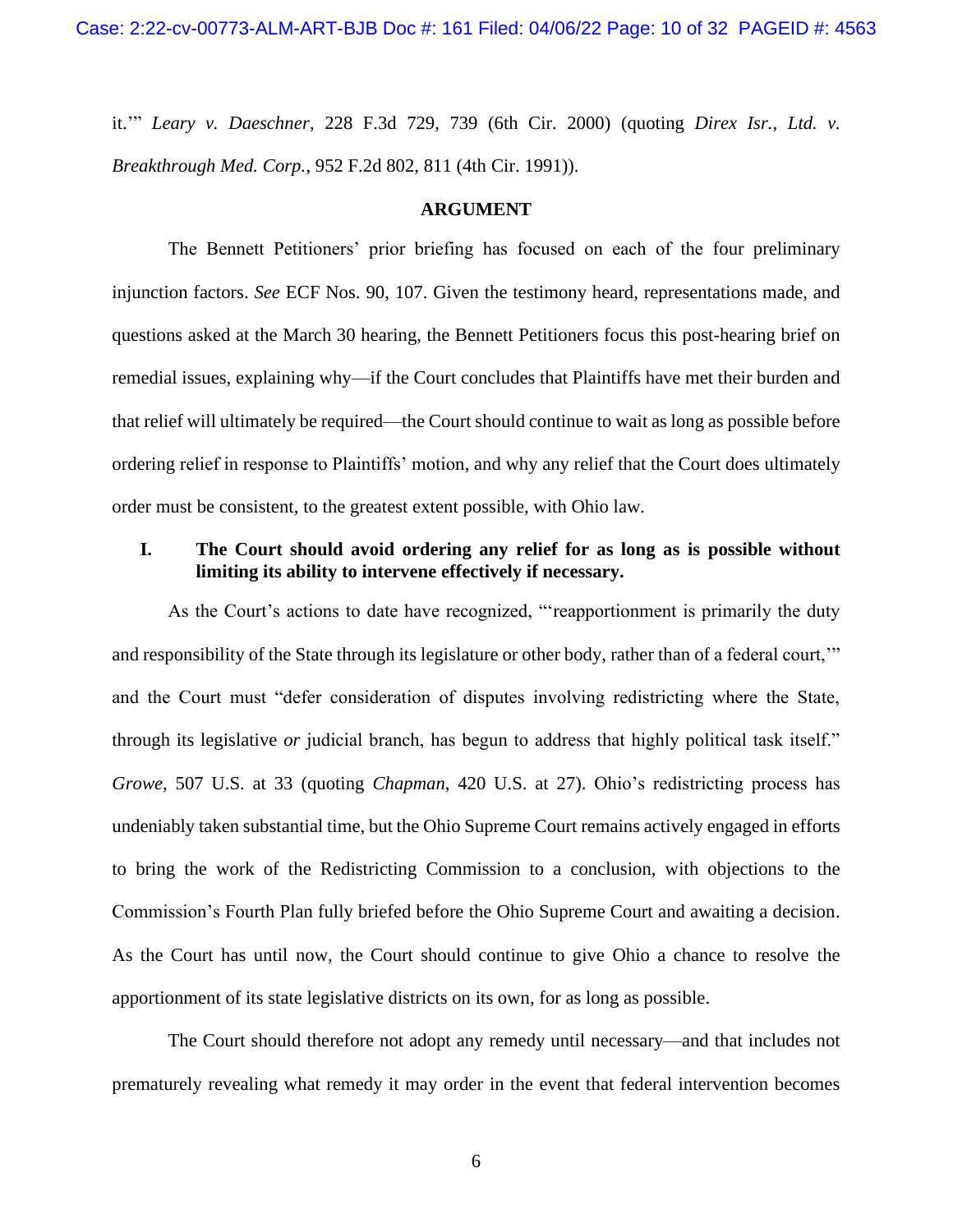<span id="page-10-2"></span><span id="page-10-1"></span>necessary. Deferral under *Growe* requires not only that a federal court not "affirmatively obstruct state reapportionment" but also that the court not "permit federal litigation to be used to impede it." *Growe*, 507 U.S. at 34. For the Court to reveal what plan it will impose if the Commission is unable to adopt a lawful plan would fundamentally affect and impede the Commission's ability to agree on a lawful plan. *See New Mexico v. Dep't of Interior*, 854 F.3d 1207, 1234-35 (10th Cir. 2017) (describing how changes to a party's "best alternative to a negotiated agreement" affect the prospect of a negotiated resolution). In *Branch*, for example, the federal court did not promulgate its own, fallback redistricting plan until after the state had already adopted its own proposal, subject only to preclearance by the Department of Justice. *Branch v. Smith*, 538 U.S. 254, 259-60 (2003). This Court should similarly wait as long as possible—until at least April 20.

<span id="page-10-0"></span>*Growe*'s requirement of deferral does not last forever, however: at a certain point, the Court must take action if necessary to protect federal rights. *See id.* at 1235. At the March 30 hearing, counsel to the Secretary of State office represented that to avoid disrupting the general election, Ohio's primary election must be held by August 2. Tr. 65:14-20. And an employee of the Secretary of State's office testified that holding a primary election on August 2 without compressing various pre-election time periods under Ohio law requires a final plan by April 20. Tr. 83:13-86:4. If the Court credits this testimony and if it concludes that protection of federal rights requires ensuring that an August 2 primary is held, then if Ohio has not adopted a final plan by April 20, the Court should order a remedy at that time. To wait longer under those circumstances would risk greater, rather than less, disruption to Ohio law, by potentially requiring the use of a plan that violates the Ohio Constitution or the elimination of statutory time periods under state law for candidates to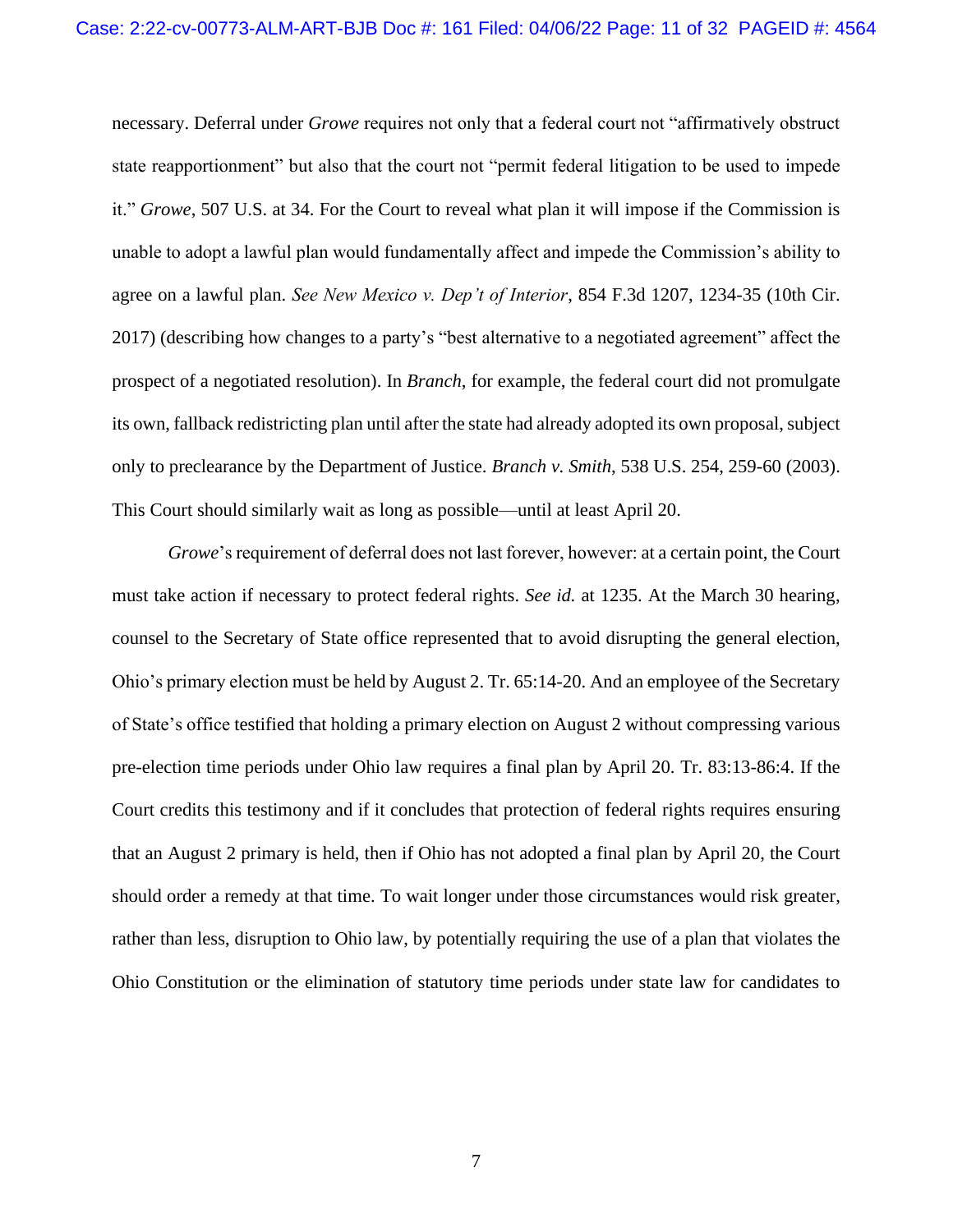move into their districts and file for election. Tr. 77:5-78:16.<sup>2</sup> That would violate the first rule of federal court intervention in state redistricting: to not "intrude upon state policy any more than necessary" to protect federal rights. *White*, 412 U.S. at 795 (quoting *Whitcomb v. Chavis*, 403 U.S. 124, 160 (1973)).

## <span id="page-11-4"></span><span id="page-11-0"></span>**II. If the Court does impose a General Assembly plan, it must be consistent with the substantive requirements of both Ohio and federal law.**

### <span id="page-11-1"></span>**A. The Court must follow Ohio law to the greatest extent possible without interfering with federal rights.**

If the Court does ultimately order relief because Ohio is unable to adopt a General Assembly plan in time, the Court must order Ohio to conduct General Assembly elections under a plan that complies with the substantive requirements of Ohio law. In adopting a reapportionment plan to protect federal rights, federal courts must "follow the policies and preferences of the State, as expressed in statutory and constitutional provisions or in the reapportionment plans proposed by the state legislature, whenever adherence to state policy does not detract from the requirements of the Federal Constitution." *White*, 412 U.S. at 795; *see also Perry v. Perez*, 565 U.S. 388, 393 (2012); *Reynolds*, 377 U.S. at 584 ("[C]ourts should attempt to accommodate the relief ordered to the apportionment provisions of state constitutions insofar as is possible."). Thus, a federal court

<span id="page-11-3"></span><span id="page-11-2"></span> $<sup>2</sup>$  The Bennett Petitioners previously argued that Plaintiffs lack standing or a federal claim.</sup> ECF No. 107 at PageID 2540-47. Those arguments, however, were based on the posture of the case and the specific relief that Plaintiffs then sought. *See id.* In particular, Plaintiffs' focus was on the approaching May 3 primary, with Plaintiffs asking the Court to order the use of a General Plan that violates the Ohio Constitution so as to allow a General Assembly primary to occur on May 3. ECF No. 96 at 1578. As the Bennett Petitioners argued, and Mr. Gonidakis's own testimony at the March 30 hearing confirmed, Mr. Gonidakis was not injured, and his federal rights were not threatened, by a mere delay to the General Assembly primary beyond May 3. ECF No. 107 at PageID 2540-47; Tr. 115:8-14.

The Bennett Petitioners have always acknowledged, however, that if there were a threat that no election at all will be held, then there would be a threatened violation of federal rights and the requisite injury-in-fact. ECF No. 107 at PageID 2543, 2545. As time continues to pass and Ohio still has not been able to produce a valid General Assembly plan, that threat has become more concrete.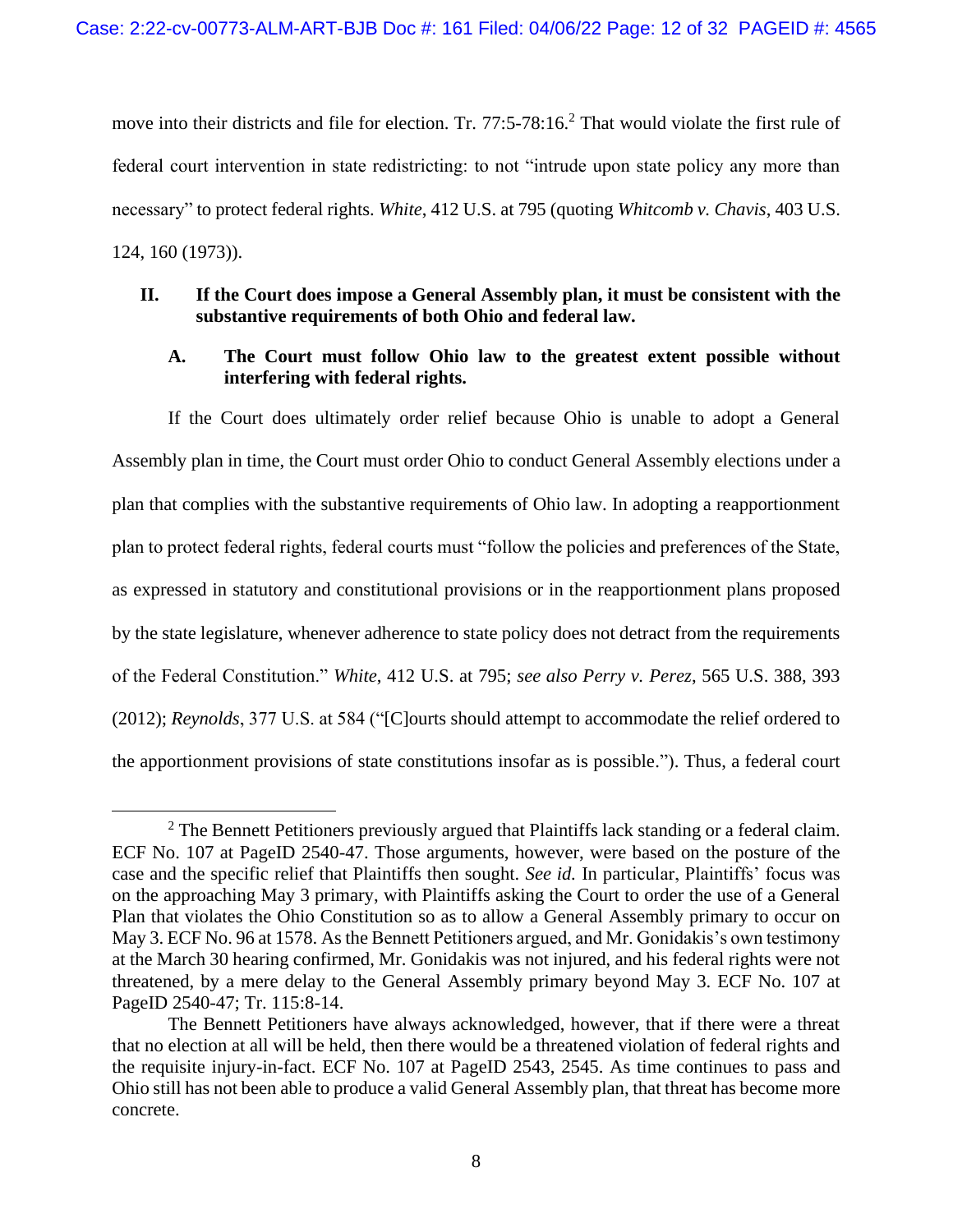<span id="page-12-3"></span>may not impose a "court-ordered plan that reject[s] state policy choices more than [is] necessary to meet the specific [federal] constitutional violations involved." *Upham v. Seamon*, 456 U.S. 37, 42 (1982) (per curiam). This is just a particular application of general preemption principles, under which federal law displaces state redistricting laws only if those laws "are an *unavoidable obstacle* to the vindication of the federal right." *Large*, 670 F.3d at 1145.

The federal rights at issue here—First Amendment associational rights and the one-person, one-vote right under the Equal Protection Clause—would be satisfied by any properly apportioned plan. The sole Plaintiff to provide evidence of any injury, Mr. Gonidakis, was very clear about that: he does not "care what voting plan is adopted," so long as he is able to vote. Tr. 115:8-9. Adherence to Ohio's substantive constitutional requirements for General Assembly plans therefore "does not detract from the requirements of the Federal Constitution," so those requirements remain valid and un-preempted, and there is no basis for the Court to adopt a plan that violates them. *White*, 412 U.S. at 795; *see also Reynolds*, 377 U.S. at 584; *Large*, 670 F.3d at 1147-48.

#### <span id="page-12-4"></span><span id="page-12-2"></span><span id="page-12-1"></span>**B. The Ohio Constitution imposes express partisan fairness requirements.**

<span id="page-12-0"></span>"In November 2015, Ohio voters overwhelmingly approved an amendment to the Ohio Constitution that . . . established a new process for creating General Assembly districts." *League of Women Voters of Ohio v. Ohio Redistricting Comm'n*, No. 2022-Ohio-65, ¶ 4, 2022 WL 110261 (Ohio Jan. 12, 2022) ("*LWV I*"). That amendment, which became Article XI of the Ohio Constitution, imposed various requirements for a General Assembly district plan. Of particular relevance, Section 6 of Article XI mandates that the Commission "shall attempt to draw a general assembly district plan that meets all of the following standards":

> (A) No general assembly district plan shall be drawn primarily to favor or disfavor a political party.

> (B) The statewide proportion of districts whose voters, based on statewide state and federal partisan general election results during the last ten years,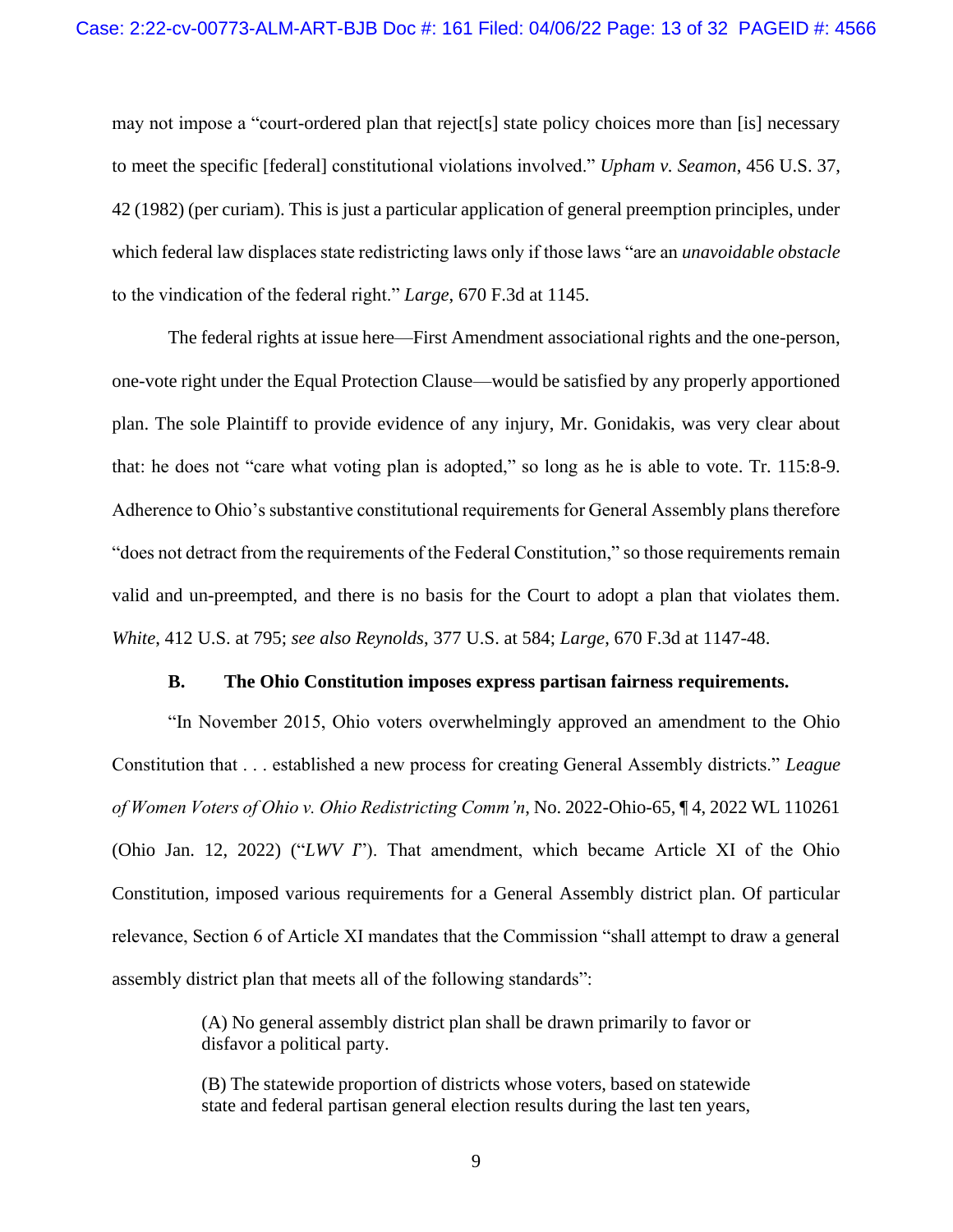favor each political party shall correspond closely to the statewide preferences of the voters of Ohio.

(C) General assembly districts shall be compact.

Ohio Const. art. XI, § 6. The Commission may not "violate the district standards described in Section 2, 3, 4, 5, or 7" in an effort to comply with Section 6. *Id.* If, however, it is possible to draw a plan that meets these standards while complying with the other substantive provisions of Article XI, the Commission must do so. *See LWV I* at ¶ 87-88.

A Section 6(A) violation is determined by "discern[ing] the map drawers' intent." *Id.* at ¶ 116. "[D]irect or circumstantial evidence may establish that a districting plan was drawn primarily to favor one political party over another." *Id.* at ¶ 117 (citations omitted). Such evidence can include a "map-drawing process," such as one in which "the legislative caucuses of the two major political parties—i.e., the groups with the most self-interest in protecting their own members drew maps for the commission to consider." *Id.* at  $\P$  118-19. Respondents' "awareness of the partisan effects" of a plan also "supports an 'inference of predominant partisan intent.'" *League of Women Voters of Ohio v. Ohio Redistricting Comm'n*, No. 2022-Ohio-342, ¶ 37, 2022 WL 354619 (Ohio Feb. 7, 2022) ("*LWV II*") (quoting *LWV I* at ¶ 118).

<span id="page-13-1"></span><span id="page-13-0"></span>The Ohio Supreme Court has explained that there is "further evidence of a Section 6(A) violation" where the Commission has adopted "a plan in which the quality of partisan favoritism is monolithically disparate." *Id.* at ¶ 40. For example, the "adoption of a plan that labels what are by any definition 'competitive' or 'toss-up' districts as 'Democratic-leaning'—at least when the plan contains no proportional share of similar 'Republican-leaning' districts—is demonstrative of an intent to favor the Republican Party." *Id.*. In other words, "[t]he remarkably one-sided distribution of toss-up districts is evidence of an intentionally biased map." *League of Women*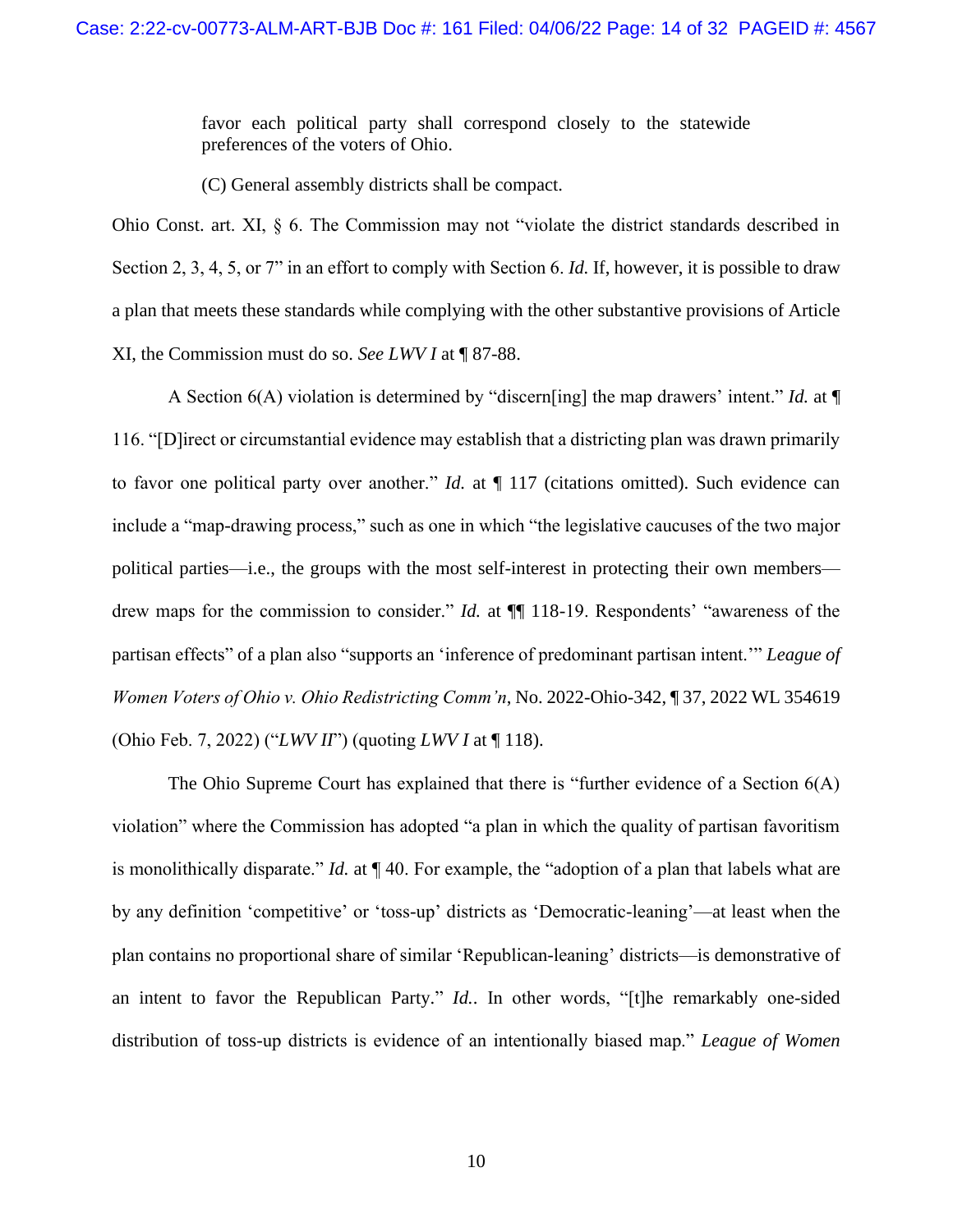*Voters of Ohio v. Ohio Redistricting Comm'n*, 2022-Ohio-789, ¶ 33 2022 WL 803033 (Ohio Mar. 16, 2022) ("*LWV III*").

Section 6(B) provides that the Commission "shall attempt" to draw a district plan that meets the following standard: "The statewide proportion of districts whose voters, based on statewide state and federal partisan general election results during the last ten years, favor each political party shall correspond closely to the statewide preferences of the voters of Ohio." "Under this methodology, there is no dispute that 'about 54 percent of Ohio voters preferred Republican candidates and about 46 percent of Ohio voters preferred Democratic candidates' in the relevant past elections." *LWV II* at ¶ 51 (quoting *LWV I* at ¶ 108). The Supreme Court of Ohio has explained that "competitive districts"—those that do not clearly "favor" one party over the other—"must either be excluded from the proportionality assessment or be allocated to each party in close proportion to its statewide vote share." *Id.* at ¶ 62.

<span id="page-14-2"></span>The Ohio Supreme Court's construction of these provisions of the Ohio Constitution are controlling on this Court. *See Mullaney v. Wilbur*, 421 U.S. 684, 691 (1975) ("[S]tate courts are the ultimate expositors of state law."); *Florida v. Powell*, 559 U.S. 50, 56 (2010) ("It is fundamental . . . that state courts be left free and unfettered by us in interpreting their state constitutions." (quotations omitted)). As a result, the parties cannot use this action to advance any conflicting interpretations of the Ohio Constitution's partisan fairness requirements.

## <span id="page-14-1"></span>**C. The Court can adopt a plan that was not adopted by the Commission.**

<span id="page-14-0"></span>While the Court must not impose a plan that violates the substantive requirements of Ohio law, including the partisan fairness requirements, the Court is free to impose a plan that has not been adopted by the Commission. If the Court must impose a plan, it is only because *no* lawful plan has been adopted by the Commission: otherwise, there would be no need for federal relief. And the Court cannot privilege an *unlawful* plan adopted by the Commission over a *lawful* plan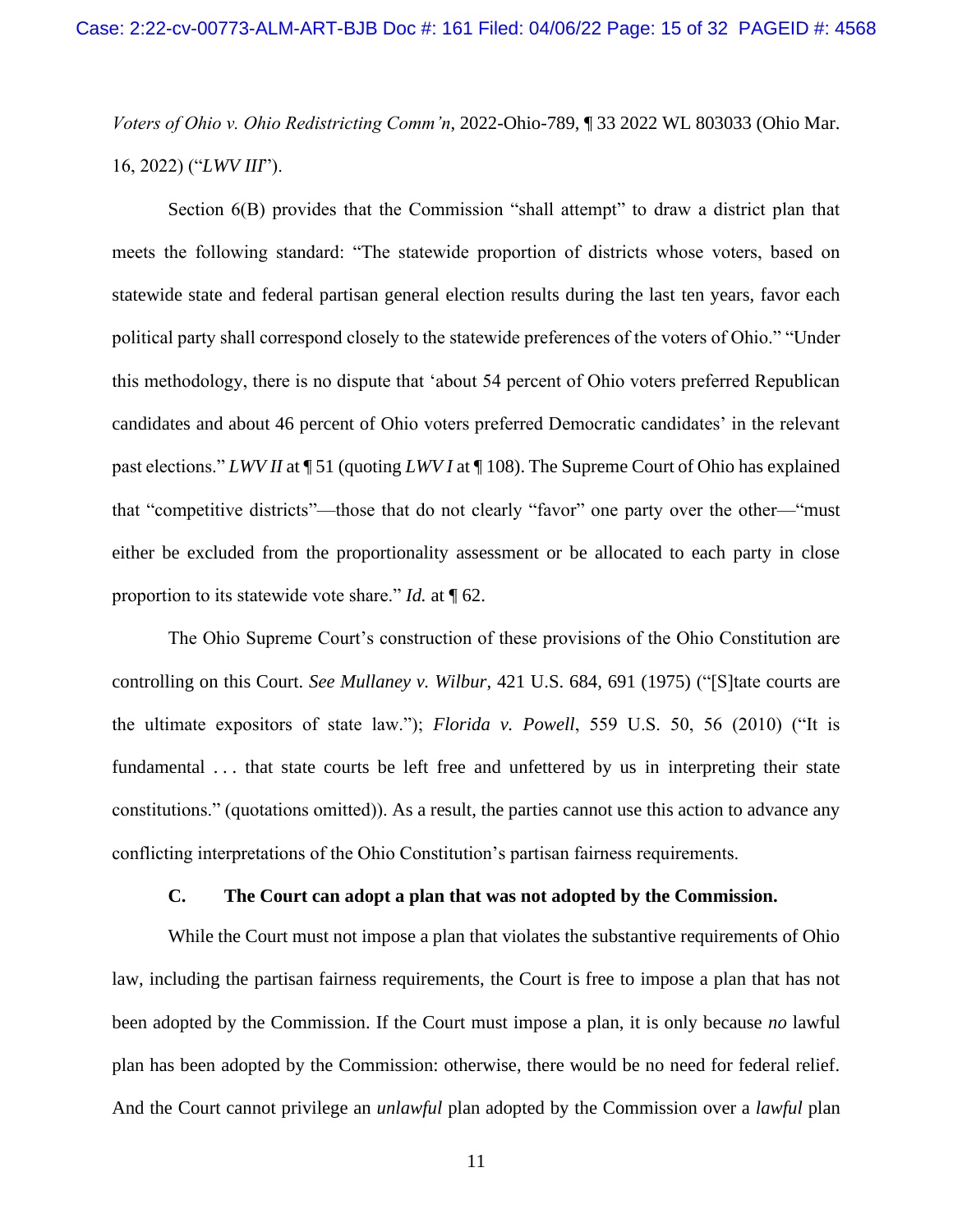<span id="page-15-4"></span><span id="page-15-3"></span>that the Commission failed to adopt without improperly elevating unlawful acts by the Commission over the requirements of the Ohio Constitution, the "state's most fundamental law," *State ex rel. Ohio Gen. Assembly v. Brunner*, 114 Ohio St. 3d at 393. Thus, if the Court imposes a plan, it must do what many courts have done and impose a plan proposed by litigants. *See, e.g.*, *Johnson v. Wis. Elections Comm'n*, 967 N.W.2d 469, 490 (Wis. 2021); Order on Remedial Plans, *Harper v. Hall*, No. 21 CVS 500085 (N.C. Sup. Ct. Feb. 23, 2022) (previously filed as ECF No. 107-2); *Carter v. Chapman*, No. 7 MM 2022, 2022 WL 549106 (Pa. Feb. 23, 2022); *Wattson v. Simon*, 970 N.W.2d 42 (Minn. Feb. 15, 2022).

<span id="page-15-5"></span><span id="page-15-2"></span><span id="page-15-0"></span>It is true that the Ohio Constitution empowers the Commission—and only the Commission—to adopt General Assembly plans. But the Ohio Constitution limited that grant of authority by requiring that the Commission adopt only plans that comply with substantive requirements. *See generally* Ohio Const. art. XI. The Commission has never validly exercised that power. Rather, when the Commission adopted the unconstitutional Third and Fourth Plans, it acted *ultra vires*, beyond the authority delegated to it by the people of Ohio in the Ohio Constitution.

<span id="page-15-1"></span>At the very foundation of Ohio law is the principle "that all political power resides with the people," and that the people have "the most undoubted right to delegate just as much, or just as little, of this political power with which they are invested as they see proper, and to such agents or departments of government as they see fit to designate." *Cincinnati, Wilmington & Zanesfile R.R.*, 1 Ohio St. at 85. The Ohio Constitution governs "the manner and extent of this delegation; and from that instrument, alone, must every department of the government derive its authority to exercise any portion of political power." *Id.* Acts of a governmental body are therefore "void" if they "do[] not fall within the general grant of power to that body or [are] expressly prohibited by some provision of the constitution." *Id.* at 86; *see also Middletown v. Ferguson*, 25 Ohio St. 3d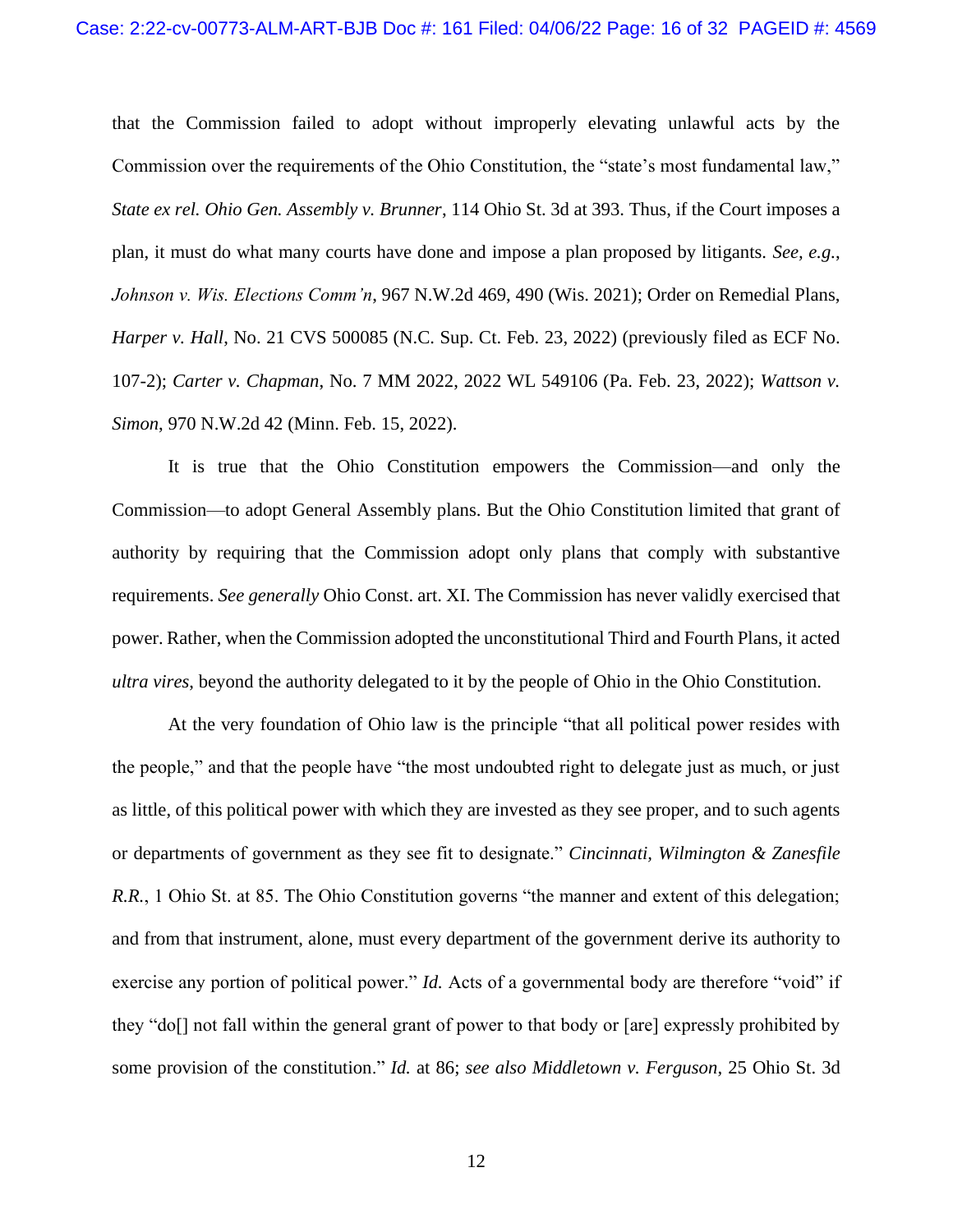71, 80 (Ohio 1986) ("an unconstitutional law must be treated as having no effect whatsoever from the date of its enactment").

<span id="page-16-1"></span>It makes no difference if the Commissioners who voted for the plans in question thought that they were valid. After a failed experiment with legislative supremacy in the early 19th century, it has been established for centuries in Ohio—as under federal law—that it is courts, not the other governmental agents themselves, who ultimately decide what the Ohio Constitution requires, and thereby serve "as a check on the other branches" in their carrying out of delegated authority. *See State ex. rel. Ohio Acad. of Trial Lawyers v. Sheward*, 86 Ohio St. 3d 451, 462-67 (1999). To rule otherwise, the Ohio Supreme Court has explained, would be to render "our constitution a blank paper" by making governmental actors "the sole judges of their constitutionality," with "no guarantee for a single right to citizens." *Id.* at 463 (quoting *Rutherford v. M'Faddon* (1807), in Pollack, Ohio Unreported Judicial Decisions Prior to 1823 at 71 (1952)). This concern is fully present here: if this Court were to elevate the procedural requirement of passage by the Commission over the Ohio Constitution's substantive requirements, those requirements would be a dead letter, with the Commission free to pass whatever unlawful plans it liked, secure in the knowledge that a federal court would enforce them regardless.

<span id="page-16-0"></span>Thus, the Commission's 4-to-3 adoption of the unconstitutional Third and Fourth Plans were *ultra vires* acts, undertaken in excess of the limited political authority delegated by the people to the Commission under the Ohio Constitution. Such "*ultra vires* acts bear no legitimate force in a government under the law. A public act without legitimate force is indistinct under the law from an act that never was, or an act that has been voided." *Gentry v. Deuth*, 456 F.3d at 697. And so the Commission's adoption of unconstitutional plans was "a proceeding without the authority of, and one that does not affect, the state in its sovereign or governmental capacity. It is simply an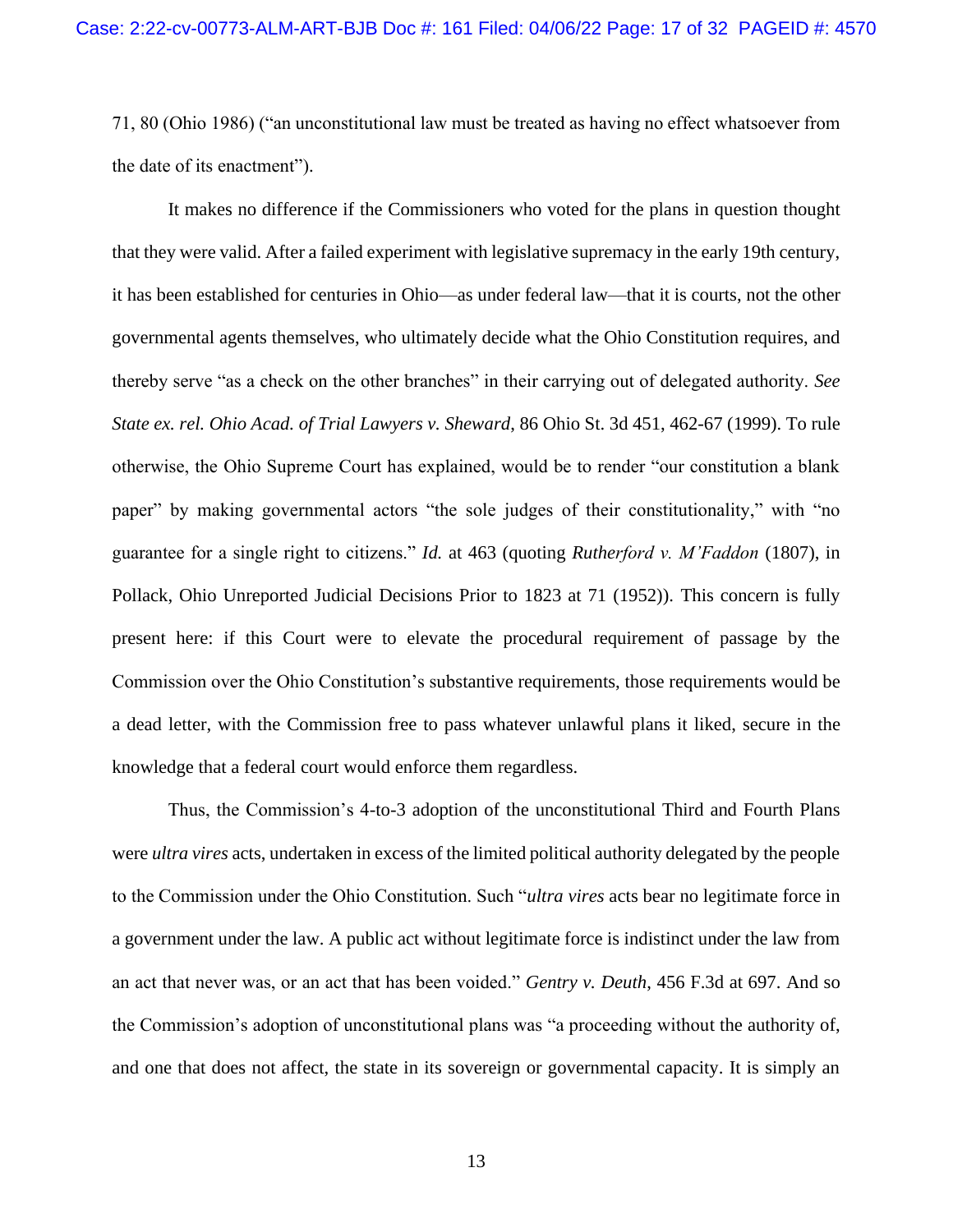<span id="page-17-0"></span>illegal act upon the part of  $\dots$  state official[s] in attempting, by the use of the name of the state," to violate state law. *Ex Parte Young*, 209 U.S. 123, 159 (1908). 3

The Tenth Circuit confronted an analogous situation in *Large*, and it reached the same conclusion. There, a federal court had ruled that a county's at-large system for electing its five county commissioners violated § 2 of the Voting Rights Act because it prevented a Native American minority from electing any representative. 670 F.3d at 1135. The federal court had then ordered the county to adopt a remedial plan to cure the violation. *Id.* The county responded by adopting a plan under which one county commissioner would be elected to represent a majority-Native American district, while the remaining four county commissioners were elected at-large by the rest of the county. *Id.* at 1136. The problem with this remedial plan, *Large* explained, was "that this 'hybrid' election scheme is not authorized under Wyoming law." *Id.* Rather, Wyoming law required either that *all* county commissioners be elected at-large, or that each be elected from a single-member district. *Id.* Thus, while ordinarily, federal courts must defer to state remedial plans, the Tenth Circuit's affirmed the district court's refusal to adopt this one. *Id.* at 1137, 1148.

In so holding, the Tenth Circuit explained that its "deference must run first and foremost to the legislative decision-making of the sovereign State and, only through it, to its subordinate political subdivision." *Id.* at 1146. Because state law did not allow for the remedial plan adopted by the county, "it is *only* the dictate of this federal court that would give the County the authority to implement its plan." *Id*. at 1145, 1147. "After all, it is the State that imbues the political subdivision with the apportionment power, and the subdivision cannot stand on an independent

<sup>&</sup>lt;sup>3</sup> *Ex Parte Young*, of course, involved a violation of the U.S. Constitution, but from the perspective of Ohio officials, the effect of violating the Ohio and U.S. Constitutions are the same in each case, the official's act "comes into conflict with the superior authority of that Constitution, and he is in that case stripped of his official or representative character . . . ." *Id.* at 159.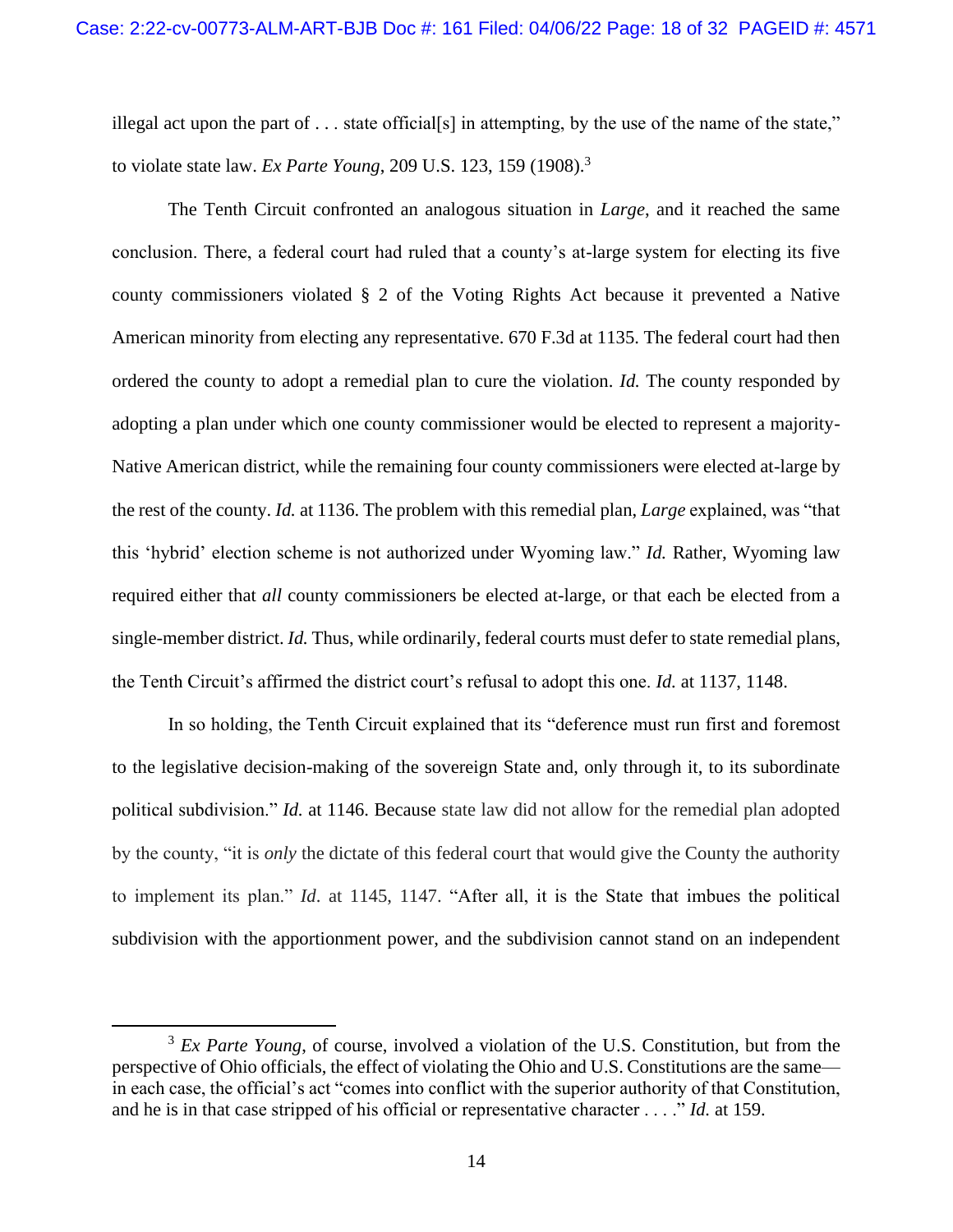and equal footing with respect to its creator." *Id.* at 1146. And when "a political subdivision of a State substantively contravenes the laws of that State—at least insofar as that contravention is not sanctioned by higher federal law—it no longer acts as an agent of that sovereign, and therefore is due no federal-court deference." *Id.* Were the court to defer to the county in violating state law, the court explained, it "would be granting deference to the wrong authority. We would, in essence, be using the authority of the federal courts to elevate a subordinate over its superior." *Id.* at 1147. And thus, the district court had properly "implemented a plan of its own design" to remedy the Section 2 violation, rather than adopting a plan proposed by the county but that needlessly violated other aspects of state law. *Id* at 1148.

<span id="page-18-0"></span>The present case, of course, does not involve plans drafted by a local government. But just as a local government is subservient to the state and possessed with authority only to act in accordance with state laws, *id.* at 1146, so too Ohio government officials are subservient to the people of Ohio and possessed only with such authority as the Ohio Constitution grants them. *Cincinnati, Wilmington & Zanesfile R.R.*, 1 Ohio St. at 85. The Court's deference is to the redistricting choices of *Ohio*, not to those of Ohio officials who needlessly violated Ohio's paramount law. Much as in *Large*, to impose an *unlawful* plan on the grounds that it was adopted by the Commission, the proper actor, would be "using the authority of the federal courts to elevate a subordinate over its superior," 670 F.3d at 1147—here, elevating the Commission members over the sovereign people of Ohio, who delegated apportionment to the Commission *only* insofar as the Commission complies with the requirements of the Constitution. Simply put, the Commission's unconstitutional adopted plans are nullities to be ignored, not embodiments of state policy that require deference from this Court.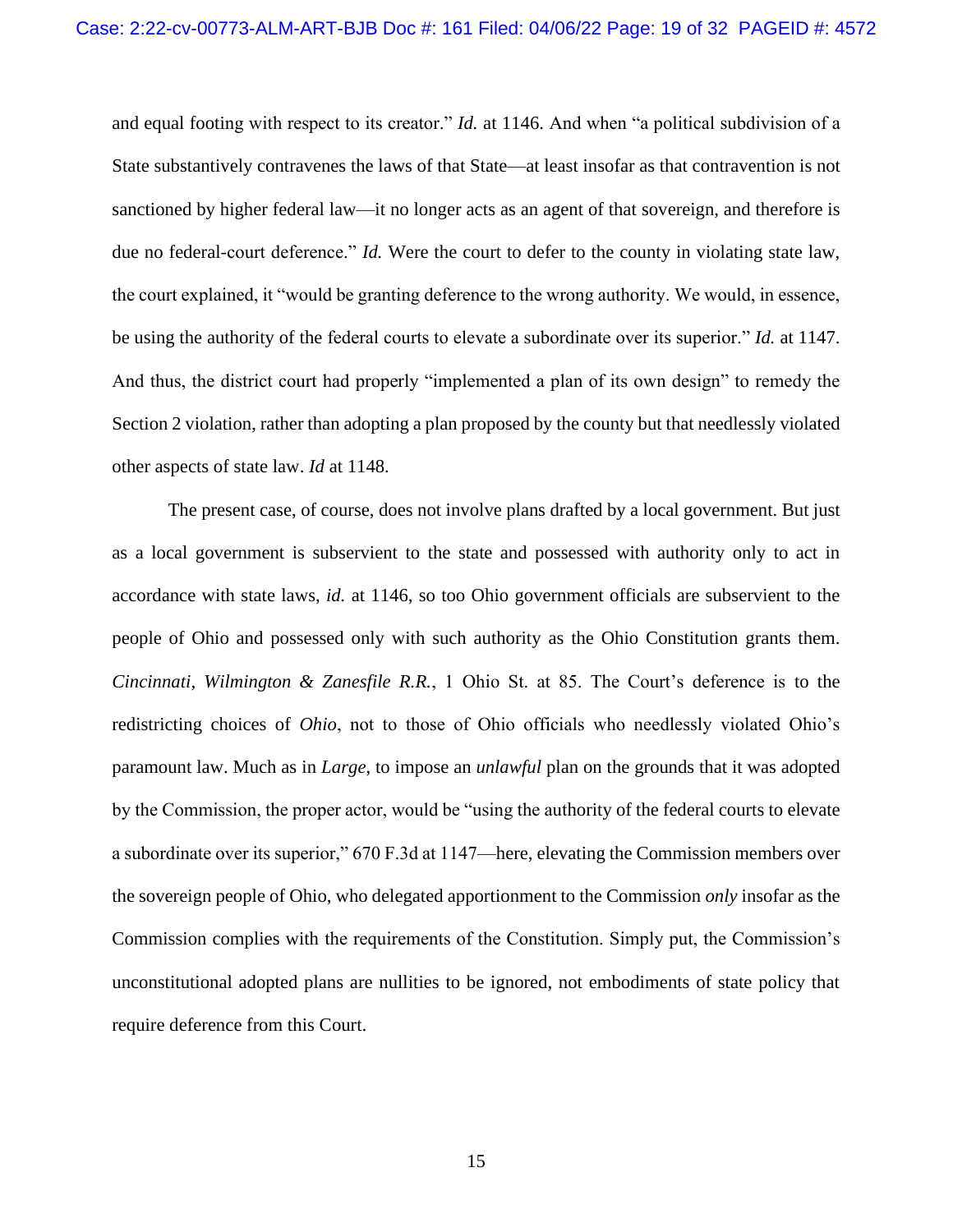## <span id="page-19-0"></span>**III. The Third and Fourth Plans adopted by the Commission violate the Ohio Constitution.**

Both the Third and the Fourth Plans adopted by the Commission violate the Ohio Constitution: the Ohio Supreme Court has already held the Third Plan unconstitutional, and the Fourth Plan is nearly identical in relevant substance. And as explained in the next section, *infra*  Part IV, no violation of the Ohio Constitution is necessary: it is entirely possible to draw General Assembly plans that fully comply with the substantive requirements of the Ohio Constitution and federal law. The Court therefore may not order the use of the Third or Fourth Plan, because to do so would fail to "accommodate the relief ordered to the apportionment provisions of state constitutions insofar as is possible," *Reynolds*, 377 U.S. at 585, and would instead improperly "contravene[] state laws that have not been remedially abrogated by the Supremacy Clause," *Large*, 670 F.3d at 1148.

#### <span id="page-19-2"></span>**A. The Third Plan**

<span id="page-19-1"></span>The Ohio Supreme Court struck down the Commission's Third Plan on March 16, finding that it violated Section 6(A) and 6(B) of Article XI. *LWV III*, at ¶ 2.

Regarding Section 6(A), the Ohio Supreme Court held that "[s]ubstantial and compelling evidence show[ed] beyond a reasonable doubt that the main goal of the individuals who drafted the [Third Plan] was to favor the Republican Party and disfavor the Democratic Party." *Id.* at ¶ 5. "Staff members of Senate President Huffman and House Speaker Cupp" had drafted the Third Plan, rather than map drawers employed by the Commission. *Id.* at ¶ 25. The Ohio Supreme Court held that Republican Legislative Commissioners' "nearly exclusive control over" map drawing "was strong evidence of partisan intent." *Id.* at ¶ 26. The Court directed that the Commission should "retain an independent map drawer – who answers to all commission members, not only to the Republican legislative leaders – to draft a plan through a transparent process." *Id.* at ¶ 30. The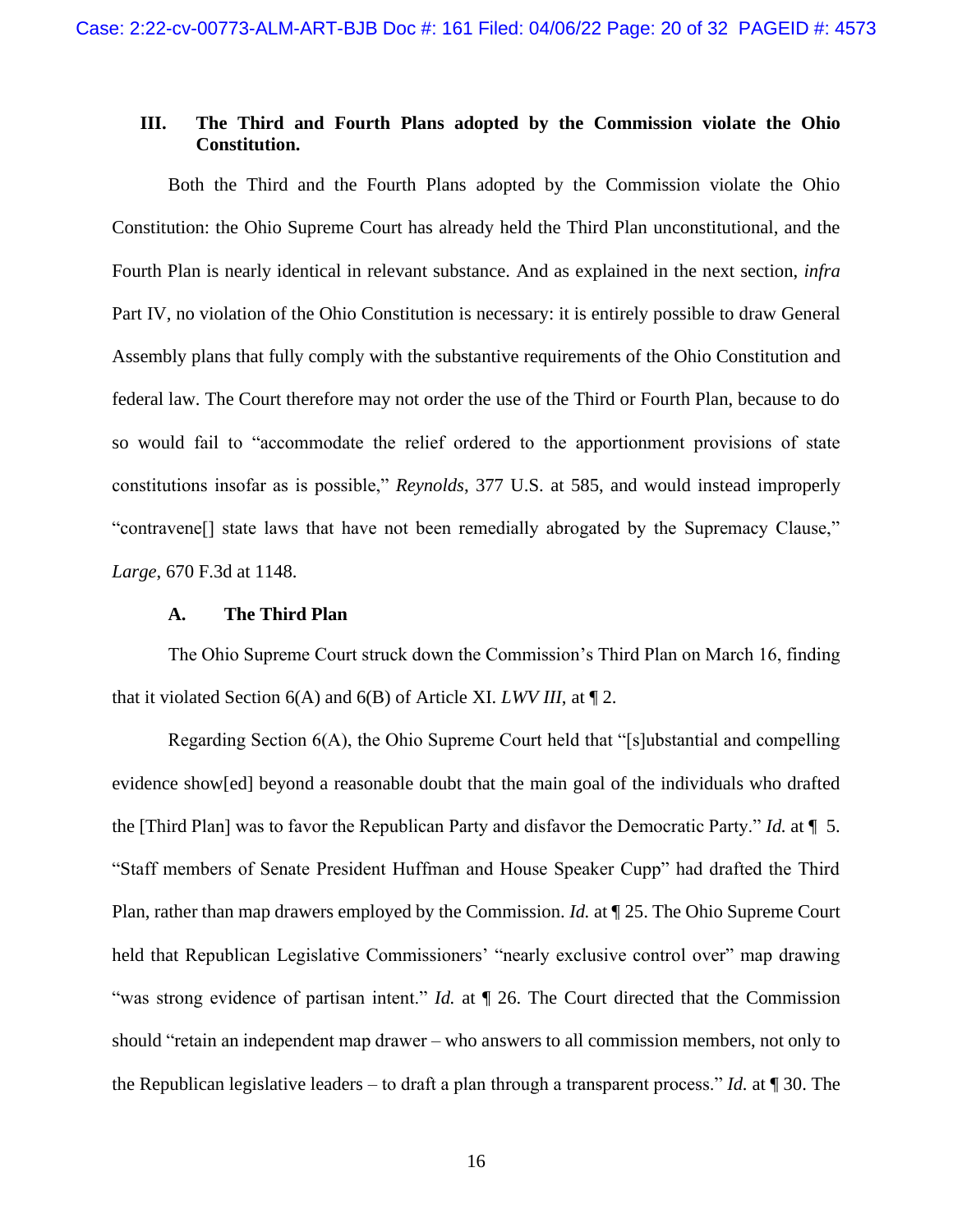Ohio Supreme Court explained that the partisan asymmetry of the Third Plan also constituted evidence of partisan bias in violation of Section 6(A). The Third Plan contained "19 Democraticleaning House districts in which the Democratic vote share [was] between 50 and 52 percent" and "seven Senate districts in which the Democratic vote share is in that range," but "no Republicanleaning House or Senate districts that ha[d] a Republican vote share that [was] less than 52.7 percent." *Id.* at ¶ 32. "The remarkably one-sided distribution of toss-up districts [was] evidence of an intentionally biased map." *Id.* at ¶ 33.

The Ohio Supreme Court also held that the Third Plan violated Section 6(B). The Court explained that "the sub-52-percent districts allocated to the Democratic Party under the [Third Plan] are 'competitive' districts" and so are excluded when assessing the plan's proportionality. *Id.* at  $\P$  42. Under this calculus, 67.9 percent of the non-excluded districts in the Third Plan were allocated to Republicans and 32.1 percent to Democrats. *Id.* The Court concluded that the Third Plan therefore violated Section 6(B) because it did not "correspond closely" to the statewide preferences of Ohio's voters (54% Republican/46% Democratic). *Id.* Moreover, the Court had previously explained that, in considering "[t]he commission's choice to avoid a more proportional plan," the Court was "not unmindful" of the numbers "necessary to constitute a veto-proof supermajority" in the General Assembly. *LWV II* at ¶ 39 (citing Ohio Const., art. II, § 16, which provides that a vote of 60 percent of the members of each chamber is required to override the governor's veto). $4$ 

<sup>&</sup>lt;sup>4</sup> Although the Third Plan nominally gives the Republican Party less than 60 percent of the seats in the Ohio House and Senate, its asymmetric distribution of a large number of competitive seats makes it highly likely that the Republican Party would, nonetheless, achieve supermajorities in both chambers of the General Assembly, as the Ohio Supreme Court's proportionality calculus demonstrates. *See LWV III* at ¶ 42.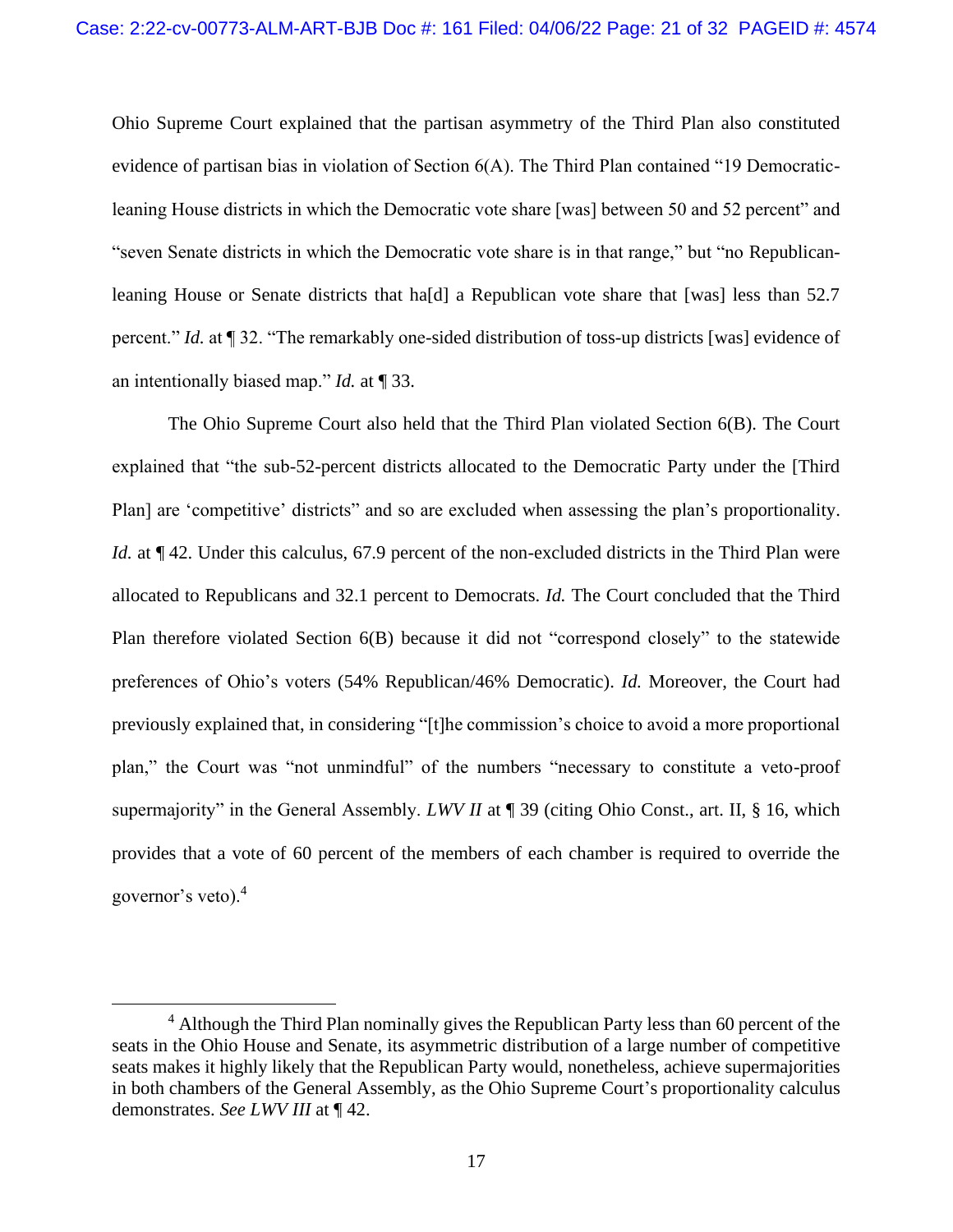Based on this analysis, the Ohio Supreme Court invalidated the Third Plan "in its entirety" and ordered the Commission to "draft and adopt an entirely new General Assembly—district plan." *LWV III* at ¶ 44. It ordered the Commission to draft a remedial map in a public, transparent process with the aid of an independent map drawer. *Id.*

#### **B. The Fourth Plan**

<span id="page-21-0"></span>The Commission adopted the Fourth Plan on March 28. *See* ECF No. 118. Unfortunately, the Fourth Plan is nearly identical to the Third Plan, and it violates Ohio's Constitution for the same reasons the Third Plan does. Tr. 136:3-138:6; 145:15-22 (Chris Glassburn: "They're essentially the same map."); 148:15-18; 174:19-175:4 ("They're almost identical . . . . They're essentially the same plan."). As between the Third and the Fourth Plan, 99.7 percent of the state's population remains in the same district; only 31,244 Ohioans out of nearly 11.8 million were placed into a different district. March 30 Affidavit of Dr. Jonathan Rodden ¶ 4, Exhibit 1 hereto. Indeed, even the Fourth Plan's proponents did not argue it was actually constitutional; rather, they argued it needed to be adopted so that the Commission did not entirely blow off a deadline imposed by the Ohio Supreme Court. *See* Tr. of Mar. 28, 2022 Comm'n Meeting Part 4, at 4, 8, https://redistricting.ohio.gov/assets/organizations/redistricting-commission/events/commissionmeeting-march-28-2022-281/transcript-part-4.docx.

The Fourth Plan does not remedy the partisan fairness or proportionality violations of the Third Plan. In terms of the Section 6(A) and 6(B) requirements, the Fourth Plan's changes impact just three districts across the entire General Assembly: two in the House and one in the Senate. ECF No. 144-2 (showing reduction in Democratic toss-up seats in the House from nineteen in the Third Plan to seventeen in the Fourth Plan, with no Republican toss-up seats in either plan); Mar. 30 Rodden Aff. at 13-14, tbl. 2 (showing reduction in Democratic toss-up seats in the Senate from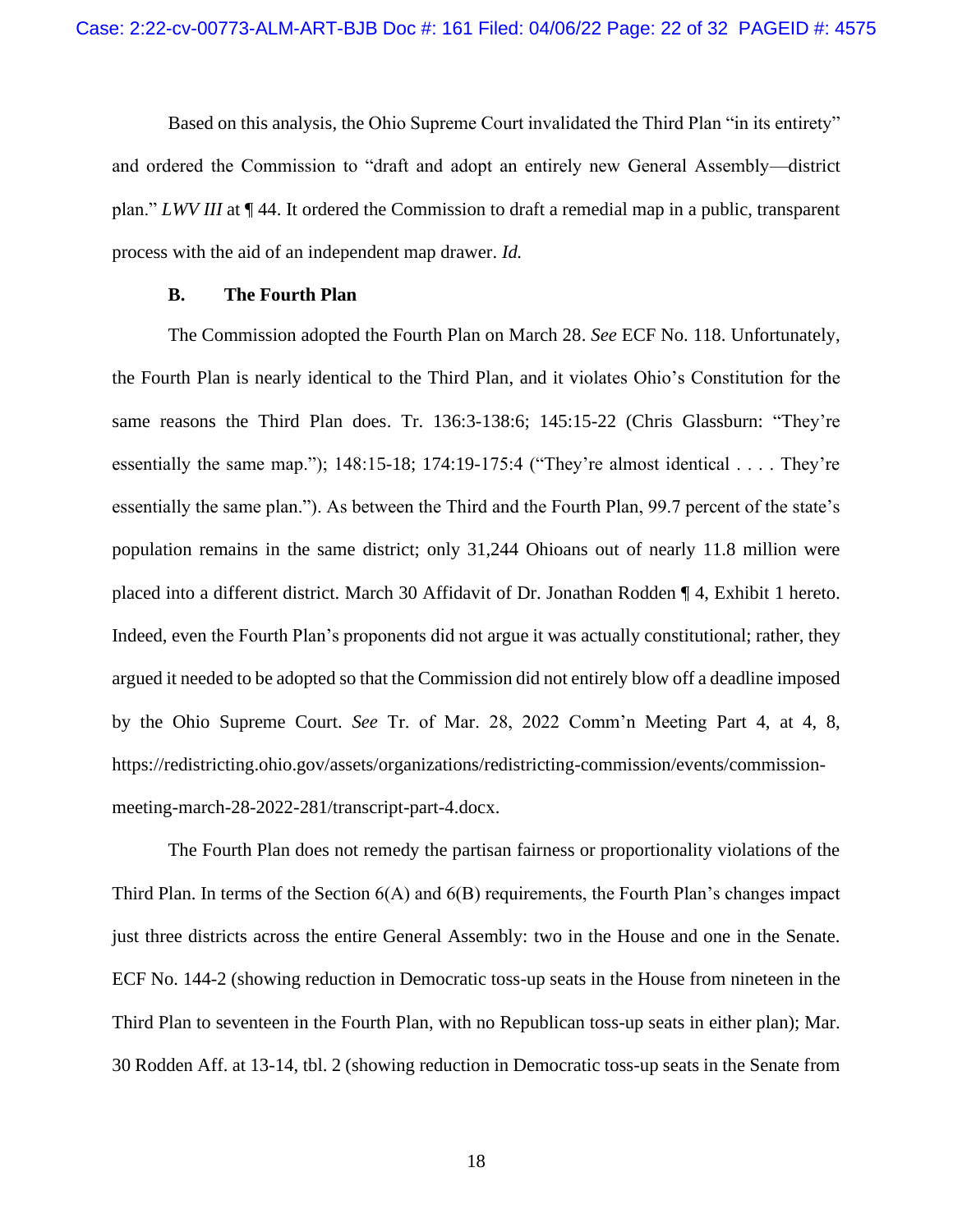seven in the Third Plan<sup>5</sup> to six in the Fourth Plan, with no Republican toss-up seats in either plan). In all three districts, the Republican map drawers nudged the projected Democratic vote share to just above 52 percent. Mar. 30 Rodden Aff. ¶¶ 19-21. Setting aside the inherent superficiality of such a maneuver, the change did little to improve the Fourth Plan's proportionality. The Fourth Plan remains starkly asymmetrical and out of line with Ohioans' voting preferences. While the Fourth Plan (like the Third Plan) achieves nominal proportionality by placing 46 percent of seats above 50 percent Democratic vote share and 54 percent of seats below that figure, its allocation of competitive districts remains wildly disparate.

The Fourth Plan violates Section 6(A) because it preserves the Third Plan's partisan bias. The Fourth Plan does not contain a single Republican-leaning House or Senate seat that falls within the 50 percent to 52 percent vote share range. . *Id.* at 10-14. Every Republican-leaning seat in the plan is drawn in such a way that the Republicans in those districts are highly likely to win. *Id.* The treatment of Democratic-leaning seats is markedly different. The Fourth Plan creates only 28 House seats in which the Democratic vote share exceeds 52 percent. *Id.* Every other nominally "Democratic-leaning" district—17 in total, or about 38 percent of the total Democratic-leaning seats—falls within the 50 percent to 52 percent range. *Id.* Likewise, the Fourth Plan contains six Senate seats that fall within that range, accounting for 40 percent of the total Democratic-leaning seats. *Id.* This asymmetry mirrors than in the invalidated Third Plan, which included 19 House seats and seven Senate seats in which the Democratic vote share fell between 50 percent and 52 percent. *See LWV III* at ¶ 32.

<sup>&</sup>lt;sup>5</sup> The Ohio Supreme Court refers to the Third Plan as the "Second Revised Plan," and Dr. Rodden's March 30 Affidavit follows that naming convention, and thus refers to the Fourth Plan as the "Third Revised Plan."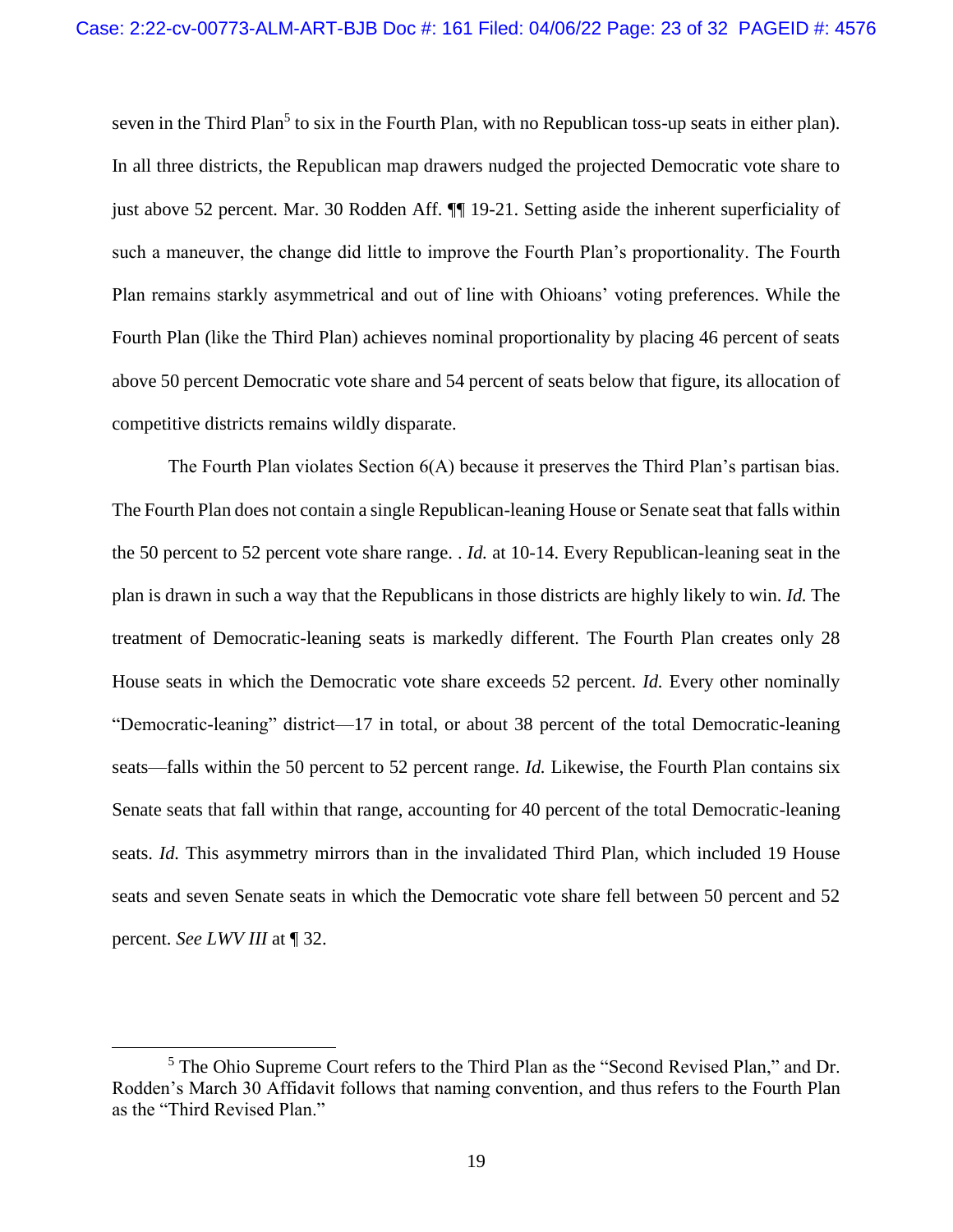The Fourth Plan also violates Section 6(B). Its disparate allocation of competitive districts and lack of proportionality is clear when one excludes competitive districts from the seat count, as the Ohio Supreme Court did when considering prior plans. *See LWV II* at *¶* 62 ("competitive districts . . . must either be excluded from the proportionality assessment or be allocated to each party in close proportion to its statewide vote share."); *LWV III* at  $\P$  42 ("competitive" districts "must be excluded when assessing [a] plan's overall proportionality"). Under that analysis, the Fourth Plan creates just 28 Democratic seats and 54 Republican seats in the House (corresponding to a split of 34.1 percent Democratic and 65.9 percent Republican) and 9 Democratic and 18 Republican seats in the Senate (corresponding to a split of 33.3 percent Democratic and 66.7 percent Republican). Mar. 30 Rodden Aff. at 10-11, 13-14. As the Ohio Supreme Court has already held, this gross disparity in the allocation of competitive districts is neither inevitable nor required by Ohio's political geography, as demonstrated by other plans that achieve both partisan proportionality and symmetry while complying with Article XI's other requirements. *LVW I* at ¶¶ 124, 126, 131.

## <span id="page-23-0"></span>**IV. The Court has at least two lawful plans before it: the Corrected Independent Map Drawers' Plan and the Rodden III Plan.**

The Bennett Petitioners have presented evidence of two other General Assembly plans, each of which—in contrast to the unlawful Third and Fourth Plans—satisfies all substantive requirements of federal and Ohio law: a version of the plan jointly developed by the two independent map drawers retained by the full Commission, with a few corrections needed to finalize the plan (the "Corrected Independent Map Drawers' Plan") and a plan developed by Dr. Jonathan Rodden in litigation before the Ohio Supreme Court (the "Rodden III Plan"). If Ohio fails to adopt a plan in time, the Court should order the use of one of these two plans.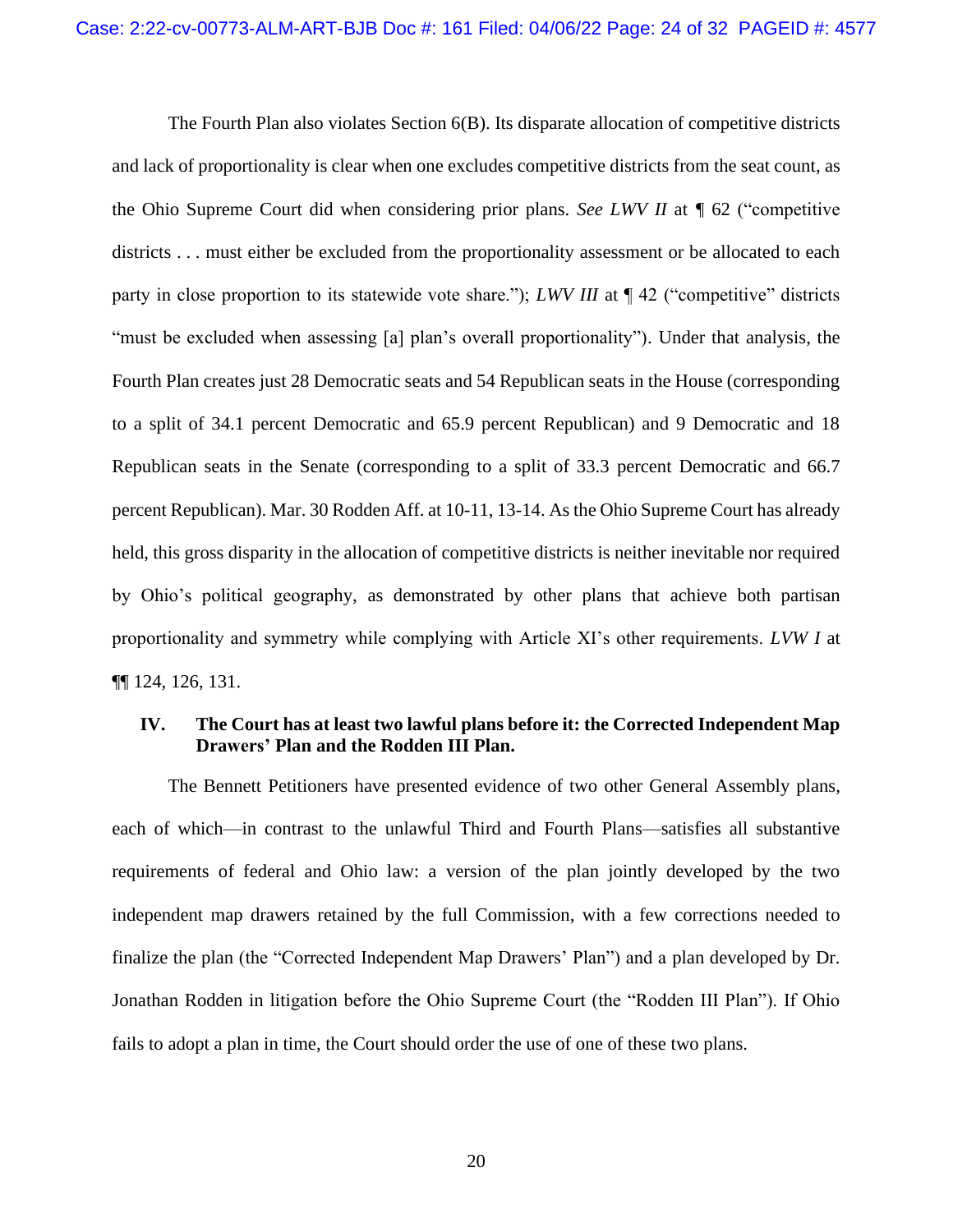#### **A. The Corrected Independent Map Drawers' Plan**

<span id="page-24-0"></span>On March 21, the Commission, in accordance with the directives of the Ohio Supreme Court in *LWV III*, retained two expert independent map drawers to produce a lawful General Assembly plan. Tr. 123:5-14. Those independent map drawers, one nominated by the Republicans on the Commission and one by the Democrats on the Commission, arrived in Ohio on March 23 and got to work late in the day after equipment was set up for them (it had not been in advance), and then worked over the next five plus days to produce General Assembly plans, which they then merged into a final plan on March 28. Tr. 126:12-14, 131:12-17; Minutes of Mar. 23, 2022 Meeting of the Ohio Redistricting Commission, https://www.redistricting.ohio.gov/assets/organizations/ redistricting-commission/events/commission-meeting-march-23-2022-276/minutes-1425.pdf. As described above, the Republican members of the Commission, over the strenuous objections of the other members, opted at the last minute to abandon the independent map drawers' work in favor of the Fourth Plan, but by then, the independent map drawers had largely completed the job, subject only to review for necessary finalization work, such as addressing minor technical issues. Tr. 133:10-20, 135:2-6.

In response to a question from the Court at the March 30 hearing, Dr. Rodden testified that at first glance, he thought the independent map drawers' plan looked compliant with the Ohio Constitution, but that he would want more time to examine the plan to verify whether it contained the kind of minor technical errors that he had encountered when making his own plan. Tr. 187:11- 188:18. Since the March 30 hearing, Dr. Rodden has reviewed the independent map drawers' plan in detail and corrected certain technical errors in that plan. Apr. 5, 2022 Decl. of Jonathan Rodden ¶¶ 5-12, Exhibit 2 hereto. These corrections were minor: with one exception, they involved splits of townships and municipalities in unpopulated areas, in violation of Ohio's constitutional requirements, and even the exception required only a small reconfiguration of two districts. *Id.* at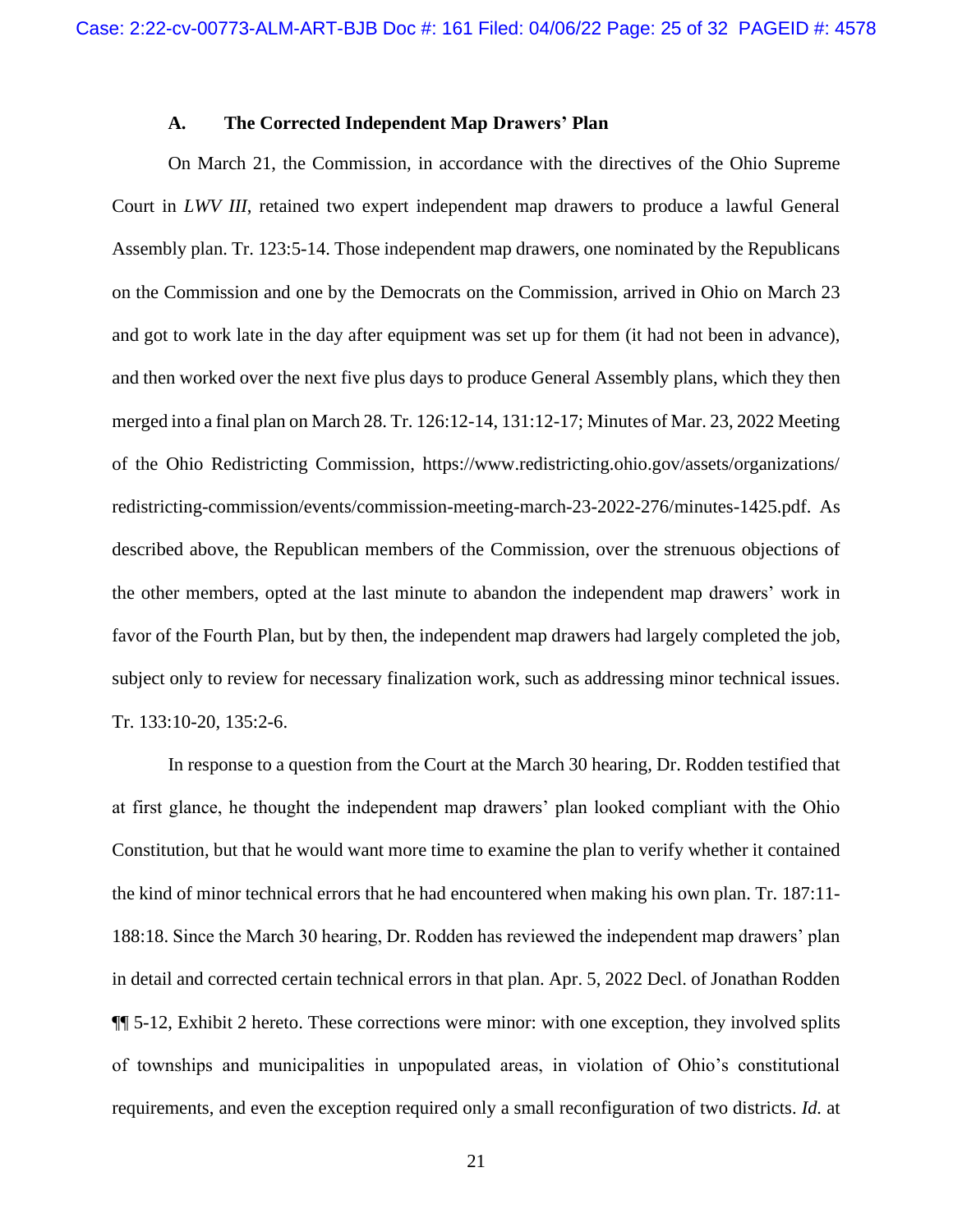¶¶ 7-8. None of Dr. Rodden's corrections altered the performance of the independent map drawers' plans in terms of compactness, number of split counties, expected partisan seat share, proportionality, or symmetry, and 99.9% of Ohio residents remain in the same district as in the independent map drawers' uncorrected plan. *Id.* at ¶¶ 11-12. In total, the corrections (to a plan with which he had no prior familiarity) took Dr. Rodden less than a day of work. *Id.* at ¶¶ 7-10.

The Corrected Independent Map Drawers' Plan complies with all substantive requirements of the Ohio Constitution. *Id.* at ¶ 10. It contains a ratio of Democratic-leaning to Republicanleaning seats that tracks Ohio's statewide partisan composition of 54 percent Republican and 46 percent Democratic. ECF No. 144-2. The House map allocates competitive seats with perfect symmetry, with three Democratic-leaning districts with a Democratic vote share between 50 percent and 52 percent and three Republican-leaning districts with a Republican vote share in that same range. *Id.* The Senate map is similarly symmetrical, with just two Democratic-leaning seats with a Democratic vote share in the 50 to 52 range and zero Republican-leaning seats with a Republican vote share in that range. Mar. 30 Rodden Aff. at 13-14, tbl. 2. The plan also proportionally allocates seats outside that range, with 42 Democratic and 51 Republican such seats in the House, corresponding to 45.2 percent Democratic and 54.8 percent Republican, and 13 Democratic and 18 Republican such seats in the Senate, corresponding to 41.9 percent Democratic and 58.1 percent Republican. *Id.* at 10-14, tbl. 1, 2; ECF No. 144-2. On each of these metrics, the Corrected Independent Map Drawers' Plan outperforms the Fourth Plan most recently adopted by the Commission. As to compactness, the Corrected Independent Map Drawers' Plan is more compact than the Fourth Plan on all three plan-wide measurements of compactness analyzed by Dr. Rodden (Reock, Polsby-Popper, and Area/Convex Hull) in both the House and Senate. ECF No. 144-2; Mar. 30 Rodden Aff. at 10-11, 13-14, tbl. 1, 2.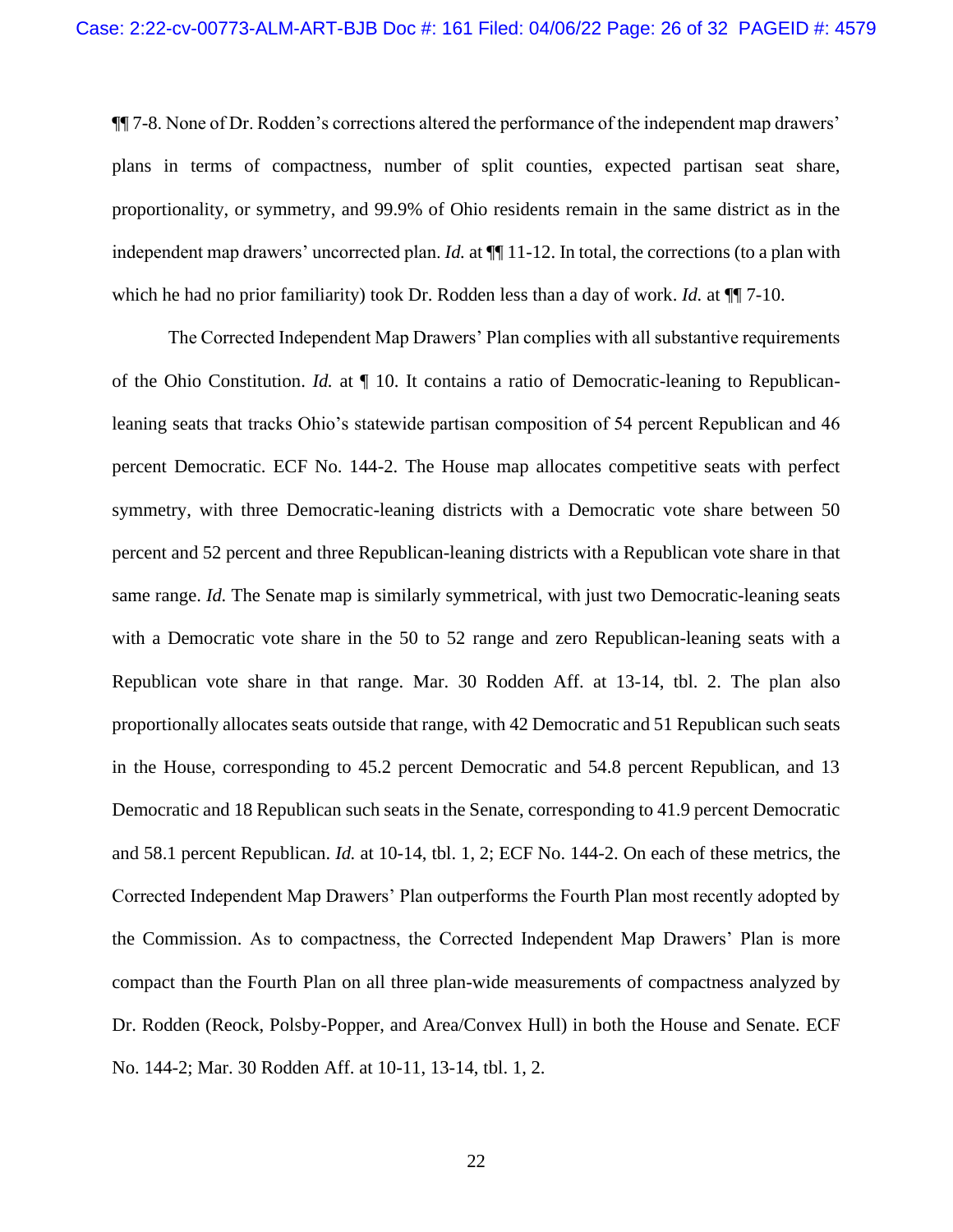### **B. The Rodden III Plan**

<span id="page-26-0"></span>The Bennett Petitioners also present the Court with the Rodden III Plan, another General Assembly district plan that complies with all of the Ohio Constitution's substantive requirements, including those regarding equal population, technical line-drawing, partisan fairness, and traditional redistricting criteria.<sup>6</sup> Notably, in February, the Pennsylvania Supreme Court ordered the implementation of a congressional map drawn by Dr. Rodden after a political branch impasse. *Carter*, 2022 WL 549106.

<span id="page-26-1"></span>As Dr. Rodden's declaration and testimony at the March 30 hearing set forth in detail, the Rodden III Plan "complies with all of" the Ohio Constitution's substantive requirements. Tr. 167:1-2. It achieves greater proportionality than any plan adopted by the Commission to date, consistent with the state constitutional requirement that "[t]he statewide proportion of districts whose voters, based on statewide state and federal partisan general election results during the last ten years, favor each political party shall correspond closely to the statewide preferences of the voters of Ohio." Ohio Const. art. XI, § 6(B). In fact, the Rodden III Plan gets closer to proportionality than the Third Plan adopted by the Commission by *nearly 10%* in both chambers of the General Assembly, and closer to proportionality than the Fourth Plan by about 7% in the Senate and 8% in the House. Feb. 28 Aff. of Dr. Jonathan Rodden, ECF No. 107-3, ¶¶ 30, 34; Mar. 30 Rodden Decl. at ¶¶ 29-30; *see also LWV III* at ¶ 42 (explaining that "competitive" districts "must be excluded when assessing [a] plan's overall proportionality" (citing *LWV II* at ¶ 62) and holding that the Third Plan "does not 'correspond closely' to the statewide preferences of the voters of Ohio" and violates Article XI, Section 6(B)).

<sup>6</sup> Earlier iterations of Dr. Rodden's plan were submitted to the Commission for its potential consideration on February 15, and substantially similar versions were submitted to the Commission and the Ohio Supreme Court as early as October 2021. The Commission never voted to consider, adopt, or reject Dr. Rodden's plan. Tr. 169:7-14.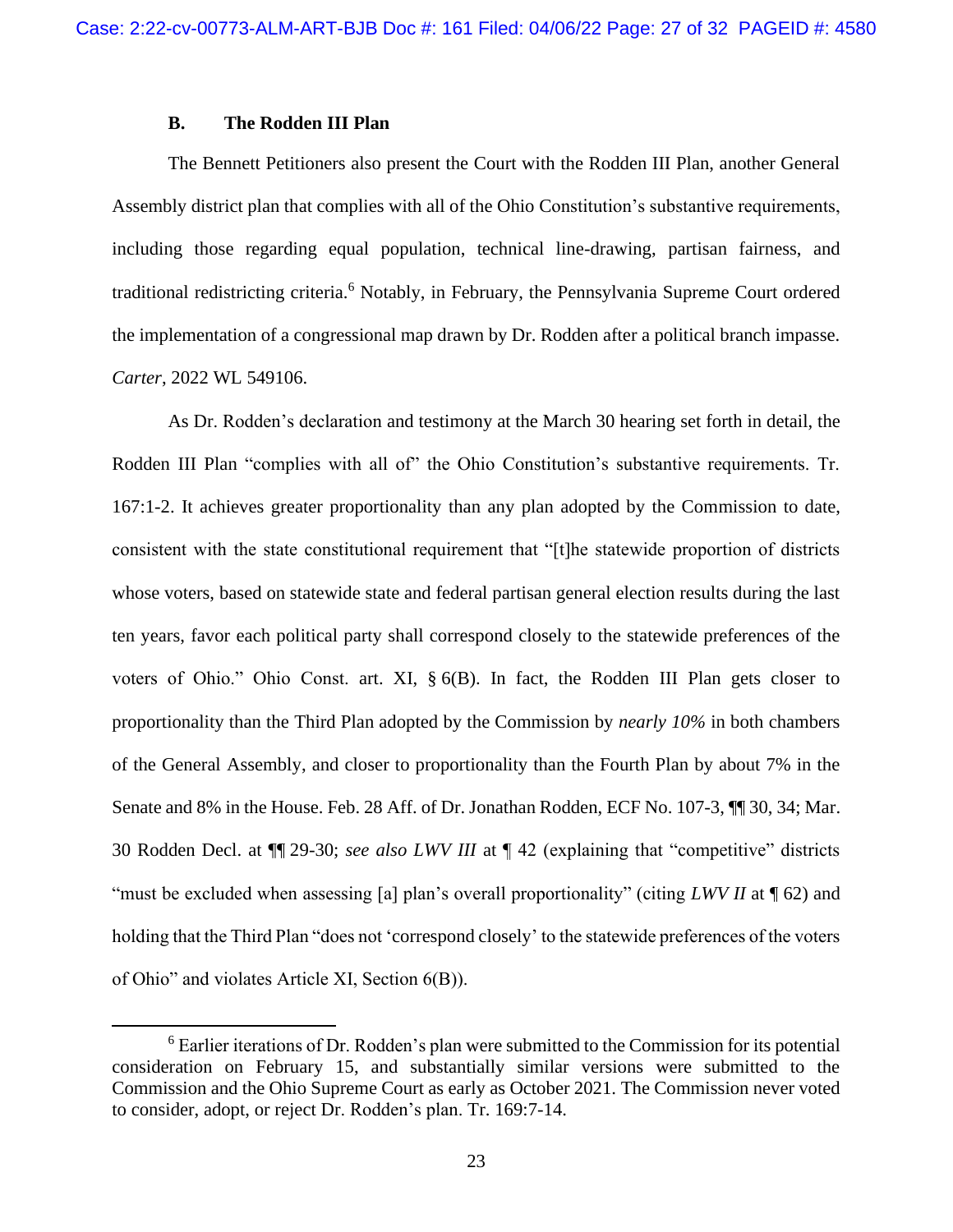Likewise, the Rodden III Plan was not "drawn primarily to favor or disfavor a[ny] political party," Ohio Const. art. XI, § 6(A), unlike the Third Plan. *See LWV III* at ¶ 24 ("Substantial and compelling evidence shows beyond a reasonable doubt that the main goal of the individuals who drafted the second revised plan was to favor the Republican Party and disfavor the Democratic Party."). For example, whereas the Third Plan created 19 nominally Democratic-leaning House districts with Democratic vote shares between 50% and 52% (and no Republican-leaning House districts in the same category), the Rodden III Plan creates just two (and one such Republicanleaning House district). *See* ECF No. 144-2; *see also LWV III* at ¶ 33 ("The remarkably one-sided distribution of toss-up districts is evidence of an intentionally biased map, and it leads to partisan asymmetry."). Moreover, the Rodden III Plan surpasses the Commission's Third Plan and Fourth Plan on traditional redistricting criteria such as compactness and political subdivision splits, further demonstrating lack of partisan intent. ECF No. 144-2.

Finally, the Commission did not raise a single concern with the Rodden III Plan—under state law, federal law, or otherwise—in the entire time the Rodden III Plan was before it, and the Ohio Supreme Court has already cited Dr. Rodden's plans favorably in its opinions, *see LWV I* at ¶¶ 112-13, 126, 130; *LWV II* at ¶¶ 23 n.6, 32, 47.

## <span id="page-27-0"></span>**V. Elections under the 2011 Plan would violate voters' rights under both federal and Ohio law.**

At the March 30 hearing, the Court raised the possibility of ordering the continued use of the 2011 General Assembly plan. The Court should not do so. There is a reason no party had proposed the use of the 2011 Plan: to conduct elections under that plan would violate both federal and Ohio law.

As to federal law, the 2011 Plan is severely malapportioned in violation of the Equal Protection Clause. Indeed, the unconstitutional malapportionment of Plaintiffs' districts under the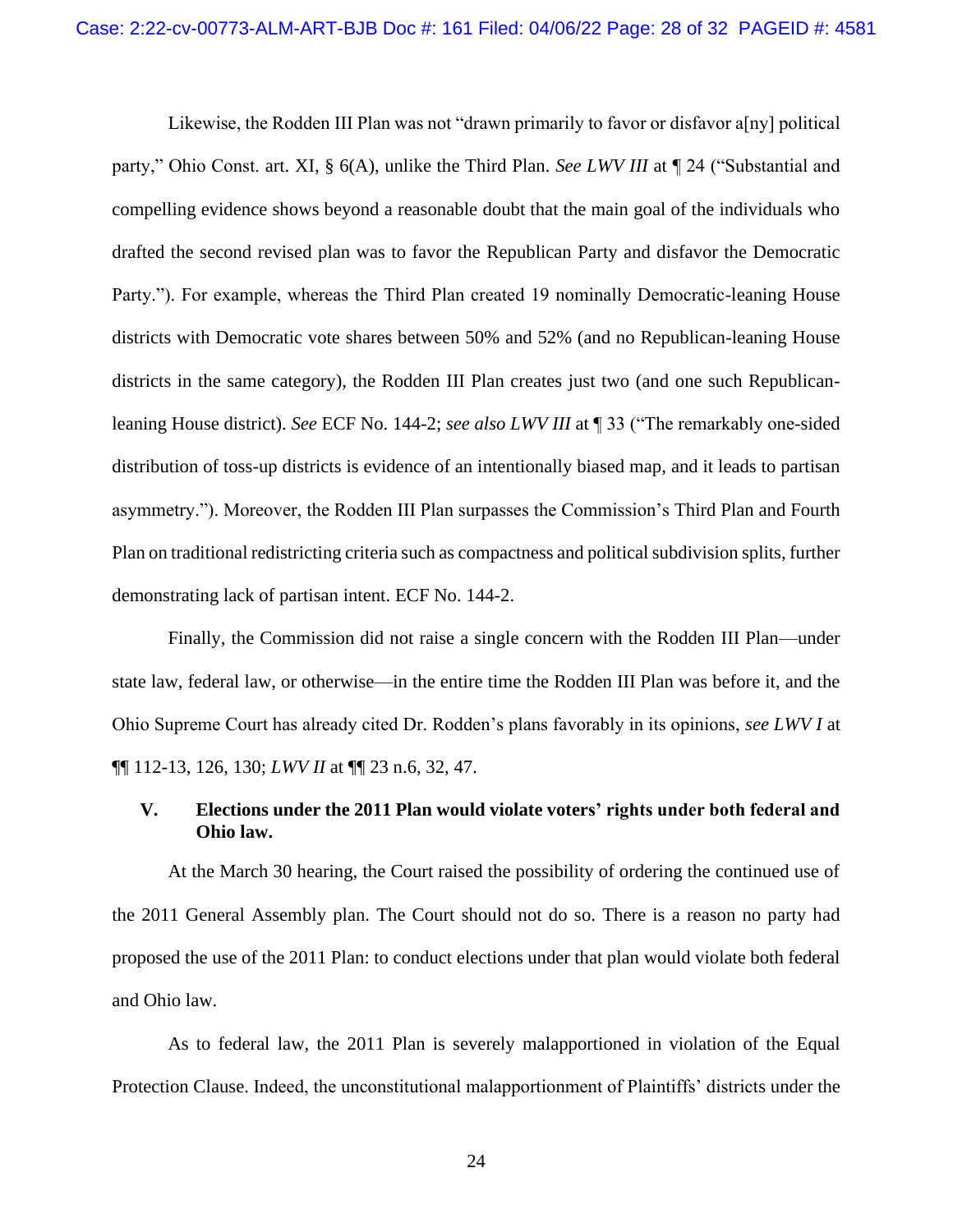<span id="page-28-0"></span>2011 Plan has long been the principal basis for Plaintiffs' claims in this case. *See* ECF No. 1 at  $\P\P$  59-61, 65-70; ECF No. 86 at  $\P\P$  71-73, 78-83. And there is no dispute about it. Ohio's population distribution has changed dramatically since the 2010 census, and under the 2020 census, the 2011 Plan is severely malapportioned, with a maximum population deviation of 34.21 percent in the Ohio House and 25.26 percent in the Ohio Senate. Apr. 5 Rodden Decl. ¶ 13. A state legislative plan is "presumptively impermissible" under the one-person, one-vote rule if the "maximum population deviation between the largest and smallest district" exceeds 10 percent. *Evenwel*, 578 U.S. at 60 (quoting *Brown v. Thomson*, 462 U.S. 835, 842-43 (1983)). And while greater deviations may be permissible if the state proves they are necessary to accommodate traditional redistricting principles like preserving political subdivisions, the Supreme Court has cautioned that a 16 percent maximum deviation in pursuit of those ends "may well approach tolerable limits." *Mahan*, 410 U.S. at 329. The Supreme Court has never upheld a plan with a population deviation as great as that in the 2011 Plan. *See Swann v. Adams*, 385 U.S. at 444 (invalidating plan with "variations of 30% among senate districts and 40% among house districts"). And the population deviation in the 2011 Plan is the result of changes in Ohio's population distribution over the last decade, not of any intentional effort to further traditional redistricting principles. Secretary LaRose has made no effort to justify the use of a plan with such large deviations; to the contrary, he has conceded that using the 2011 Plan would raise a "clear malapportionment issue." Tr. 87:1-3.

<span id="page-28-2"></span><span id="page-28-1"></span>If it were proposed today, the 2011 Plan would also violate the Ohio Constitution. The 2011 Plan was adopted before the 2015 amendments to the Ohio Constitution that created today's Article XI, which introduced the Commission as a body, certain line-drawing criteria, and the partisan-fairness requirements of Article XI, Section 6. When the 2011 Plan was adopted, General Assembly redistricting was the responsibility of a five member "apportionment board," and the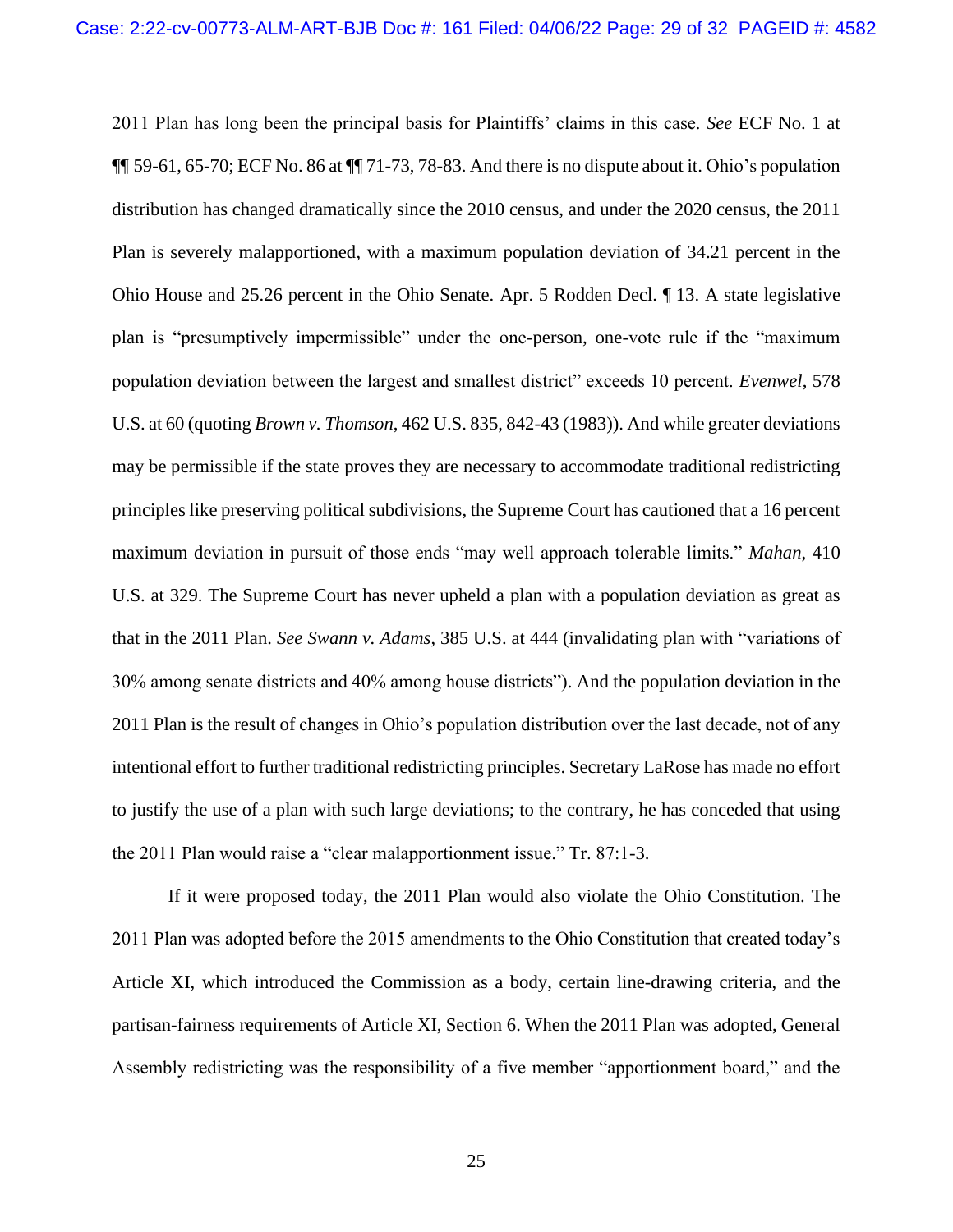<span id="page-29-1"></span>Ohio Constitution did not "mandate political neutrality in the reapportionment of house and senate districts." *Wilson v. Kasich*, 134 Ohio St. 3d 221, 226 (2012). The 2011 Plan was thus adopted in an overtly and extraordinarily partisan process, having been drafted in secret by the Republican members of the Apportionment Board in a blatant effort to maximize Republicans' partisan interests. *See* Relators' Merits Br. at 5-8, *Bennett v. Ohio Redistricting Comm'n*, No. 2021-1198 (Ohio Oct. 29, 2022) (citing evidence); *see generally* Jim Slagle, Ohio Redistricting Transparency Report: The Elephant in the Room (Dec. 12, 2011), https://my.lwv.org/sites/default/files/leagues/wysiwyg/%5Bcurrent-user%3Aog-user-

node%3A1%3Atitle%5D/the\_elephant\_in\_the\_room\_-\_transparency\_report.pdf. The partisan excesses of the 2011 Plan were a large part of the impetus for the 2015 amendments, and in the official statement for the 2015 amendments, Ohio voters were told that it would "[e]nd the partisan process for drawing Ohio House and Senate districts" that had prevailed before then, including in 2011. *LWV I*, at ¶ 56.

The 2011 Plan is thus maximally unlawful: it is malapportioned in violation of the Equal Protection Clause and it does not comply with the partisan neutrality provisions of Article XI that were adopted four years later to prevent a similar plan from being adopted in the future. It was not even adopted by the Commission, as the Commission did not exist at the time. There is no basis for the Court to impose the 2011 Plan as a remedy in this case.

#### **CONCLUSION**

<span id="page-29-0"></span>For the foregoing reasons, the Court should wait as long as possible to allow Ohio to implement its own, lawful redistricting plan, but if no such plan is adopted, the Court should impose a lawful plan such as the Corrected Independent Map Drawers' Plan or the Rodden III Plan.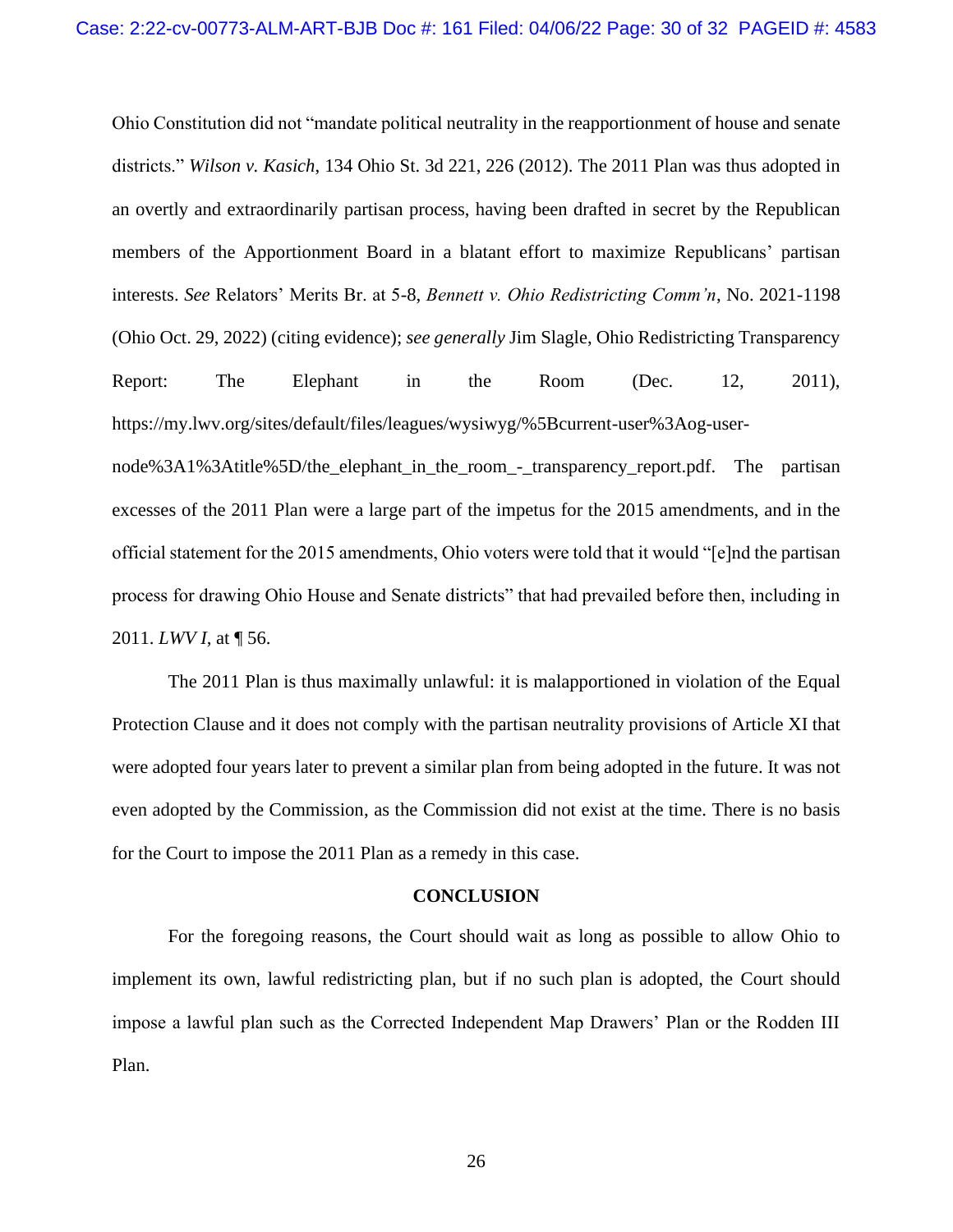Respectfully submitted,

/s/ Donald J. McTigue\_\_\_\_\_\_\_\_ Donald J. McTigue\* (OH 0022849) \**Counsel of Record*  Derek S. Clinger (OH 0092075) MCTIGUE COLOMBO & CLINGER LLC 545 East Town Street Columbus, OH 43215 T: (614) 263-7000 F: (614) 368-6961 dmctigue@electionlawgroup.com dclinger@electionlawgroup.com

Abha Khanna\*\* Ben Stafford \*\* ELIAS LAW GROUP LLP 1700 Seventh Ave, Suite 2100 Seattle, WA 98101 T: (206) 656-0176 F: (206) 656-0180 akhanna@elias.law bstafford@elias.law

David R. Fox\*\* Jyoti Jasrasaria\*\* Spencer W. Klein\*\* Harleen Gambhir\*\*\* Raisa Cramer\*\*\* ELIAS LAW GROUP LLP 10 G St NE, Suite 600 Washington, DC 20002 T: (202) 968-4490 F: (202) 968-4498 dfox@elias.law jjasrasaria@elias.law sklein@elias.law hgambhir@elias.law rcramer@elias.law

\*\* Admitted pro hac vice \*\*\* Motion for admission pro hac vice pending

*Counsel for Bennett Petitioners*